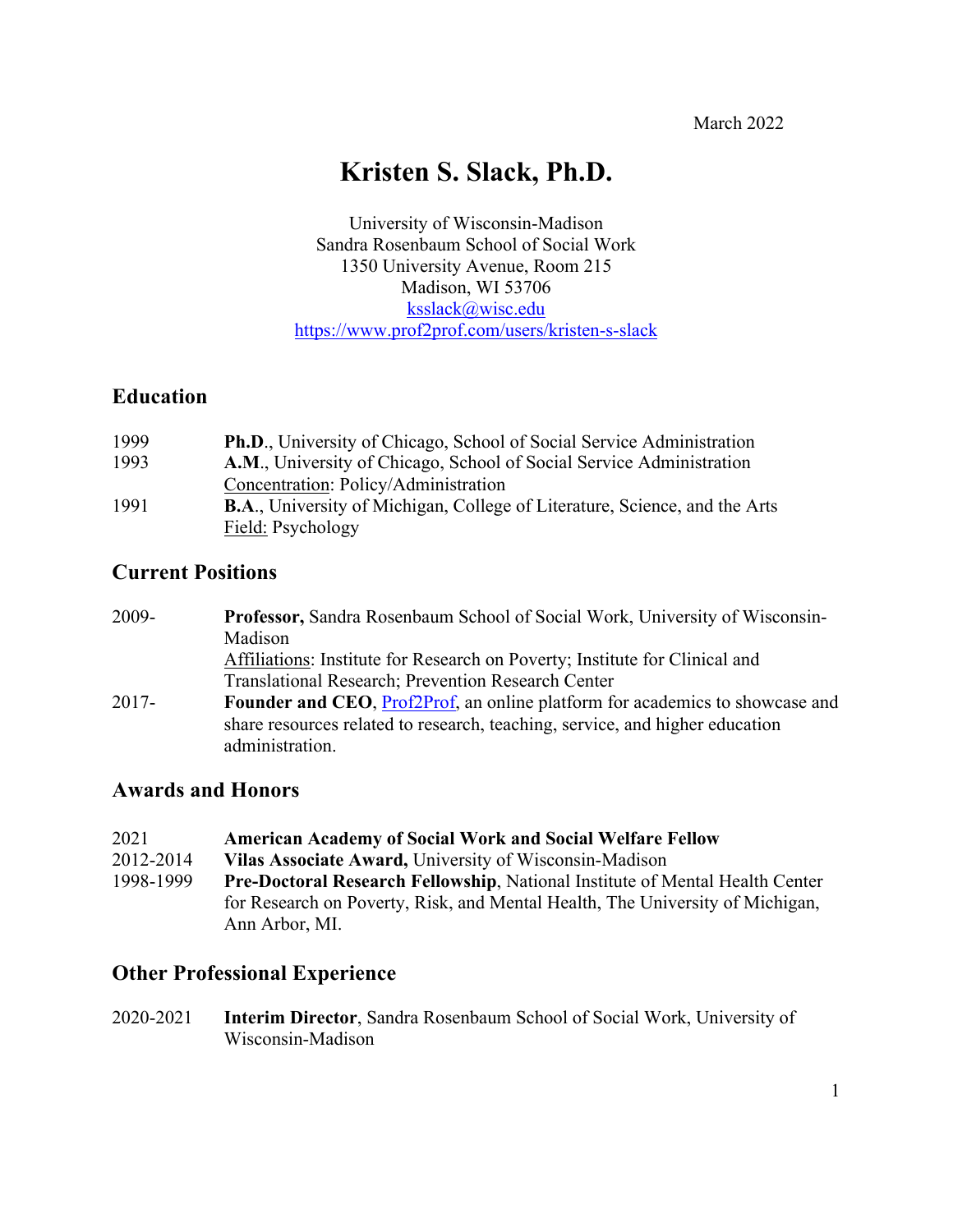- 2018-2021 **Chair**, PhD Program in Social Welfare, Sandra Rosenbaum School of Social Work, University of Wisconsin-Madison
- 2013-2019 **Principal Investigator**, Wisconsin Child Welfare Professional Development System, School of Social Work, University of Wisconsin-Madison
- 2011-2013 **Director**, School of Social Work, University of Wisconsin-Madison
- 2010-2011 **Associate Director**, Policy Institute for Family Impact Seminars, University of Wisconsin-Madison.
- 2009-2011 **Associate Director**, School of Social Work, University of Wisconsin-Madison
- 2008-2021 **Co-Principal Investigator**, Title IV-E Public Child Welfare Training Program, School of Social Work, University of Wisconsin-Madison
- 2007-2009 **Associate Professor**. School of Social Work, University of Wisconsin-Madison
- 2000-2007 **Assistant Professor**. School of Social Work, University of Wisconsin-Madison
- 1999-2000 **Research Assistant Professor**. School of Education and Social Policy, Northwestern University
- 1992-1998 **Research Assistant**. University of Chicago and the Illinois Department of Children and Family Services, Chicago, IL.
- 1992-1994 **Research Assistant**.Department of Adolescent Health, American Medical Association, Chicago, IL.

## **Academic Journal Publications**

\*peer-reviewed; +student co-author

- \*Lee, H.+, Boyd, R., and Slack, K.S. (Forthcoming). Adverse Childhood Experiences (ACEs), Positive Childhood Experiences (PCEs), and Adult Health. *Journal of the Society for Social Work Research.* DOI: https://doi.org/10.1086/712410
- \*Abbott, M.,+ Slack, K.S., and Berger, L.M. (2021). Exploring the Relationship between Childhood Adversities and Adult Depression: A Risk versus Strengths-Oriented Approach. *Child Abuse & Neglect, 120*, 1-10. https://doi.org/10.1016/j.chiabu.2021.105207
- \*Kong, J., Lee, H., Lee, & Slack, K.S. (2021). The moderating role of three-generational households in the intergenerational transmission of violence. *Child Abuse & Neglect, 117*, 1-10. https://doi.org/10.1016/j.chiabu.2021.105117
- \*Slack, K.S, and Berger, L.M. (2021). Who is and is not served by child protective services systems?: Implications for a prevention infrastructure to reduce child maltreatment. *ANNALS of the American Academy of Political and Social Science*, 629(1), 182-202. DOI: https://doi.org/10.1177/0002716220980691
- Berger, L.M., and Slack, K.S. (2021). Understanding the Contemporary U.S. Child Welfare System(s): Overview and Key Challenges. *ANNALS of the American Academy of*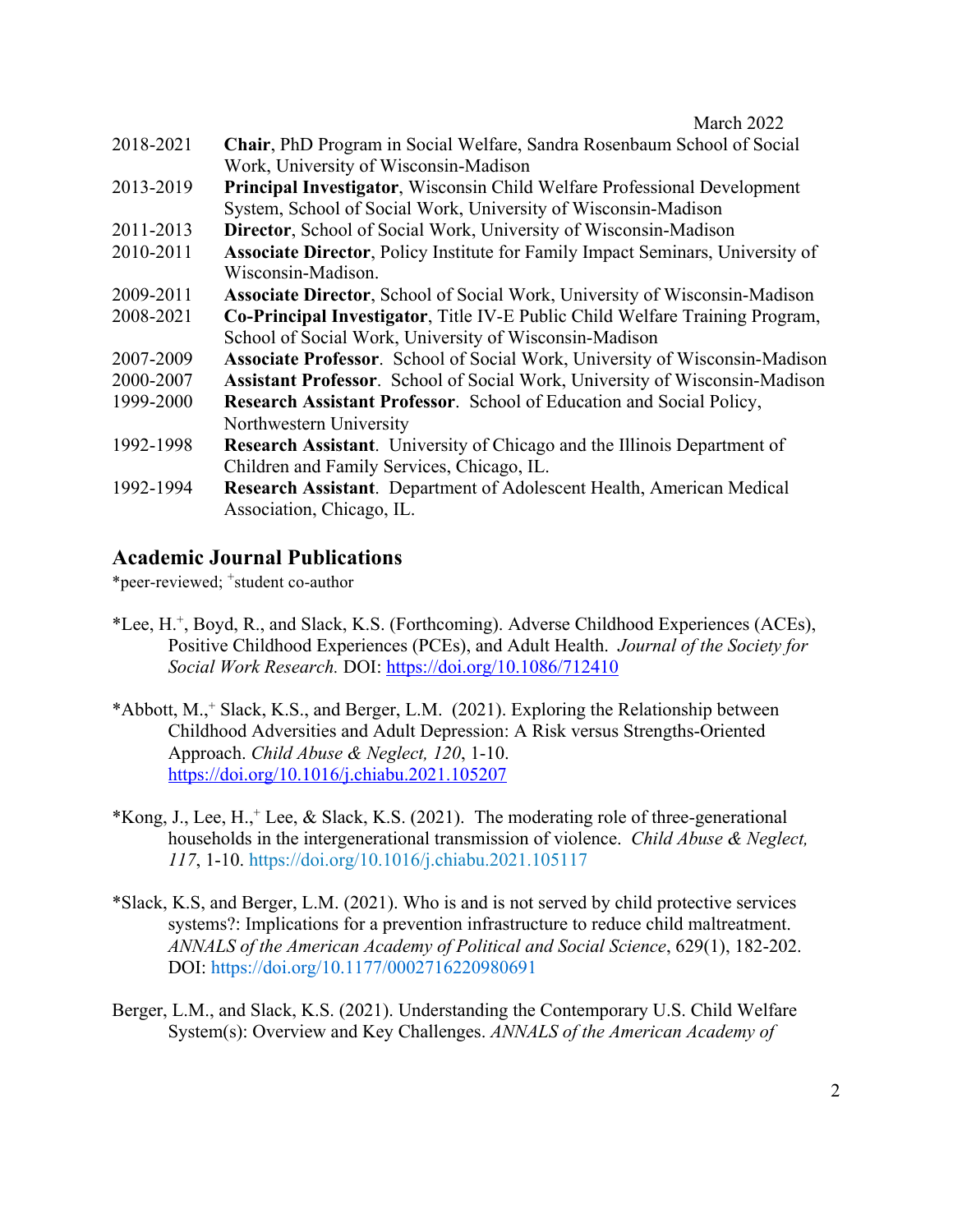*Political and Social Science*, 629(1), 7-25. DOI: https://doi.org/10.1177/0002716220969362

- \*Lee, H.,+ Slack, K.S., and Berger, L.M. (2021). Childhood poverty, adverse childhood experiences, and adult health outcomes. *Health and Social Work, 46(3), 159-170.*  https://doi.org/10.1093/hsw/hlab018.
- \*Yang, M.,+ Hirsch, B.K., <sup>+</sup> Slack, K.S., & Berger, L.M. (2019). Strategies for Packaging Income and Benefit Sources among WIC Program Participants. *Journal of the Society for Social Work Research, 10(4), 459-475.* DOI: https://doi.org/10.1086/705730
- \*Yang, M.,+ Maguire-Jack, K.,+ Showalter, K., Kim, Y.K., & Slack, K.S. (2019). Child care subsidy and child maltreatment. *Child and Family Social Work, 24,* 1-8. DOI: https://doi.org/10.1111/cfs.12635
- \*Slack, K.S., Font, S.<sup>+</sup> A. & Maguire-Jack, K.<sup>+</sup> (2017). Predicting child protective services involvement among families receiving Women, Infants, and Children (WIC) benefits. *International Journal of Environmental Research and Public Health, 14*, 1197; DOI: 10.3390/ijerph14101197
- \*Slack, K.S., Font, S.,  $*$  & Jones, J. (2017). The complex interplay of adverse childhood experiences, race, and income. *Health and Social Work, 42(1),* e24-e31*.*  DOI: 10.1093/hsw/hlw059
- \*Hunt, T.,+ Slack, K.S., and Berger, L.M. (2017). Adverse Childhood Experiences and Behavior Problems in Middle Childhood. *Child Abuse & Neglect, 67, 391-402.* DOI: 10.1016/j.chiabu.2016.11.005
- Slack, K.S., Berger, L.M., and Noyes, J.L. (2017). Introduction to the special issue on the economic causes and consequences of child maltreatment. *Children and Youth Services Review, 72,* 1-4. DOI: 10.1016/j.childyouth.2016.11.013
- \*Berger, L.M., Font, S.,+ Slack, K.S. & Waldfogel, J. (2017). Income and child maltreatment in unmarried families: Evidence from the Earned Income Tax Credit. *Review of Economics of the Household,* 15(4),1345–1372. DOI: 10.1007/s11150-016-9346-9
- \*Hirsch, B.K.,<sup>+</sup> Yang, M.,<sup>+</sup> Font, S.A.,<sup>+</sup> & Slack, K.S. (2015). Physically hazardous housing and risk for child protective services involvement. *Child Welfare, 94(1), 87-104*.
- \*Berger, L.M., Collins, J.M., Font, S.A., Gjertson, L., Slack, K.S., and Smeeding, T. (2015). Home Foreclosure and Child Protective Services Involvement. *Pediatrics, 136(2),* 299- 307*.* DOI: 10.1542/peds.2014-2832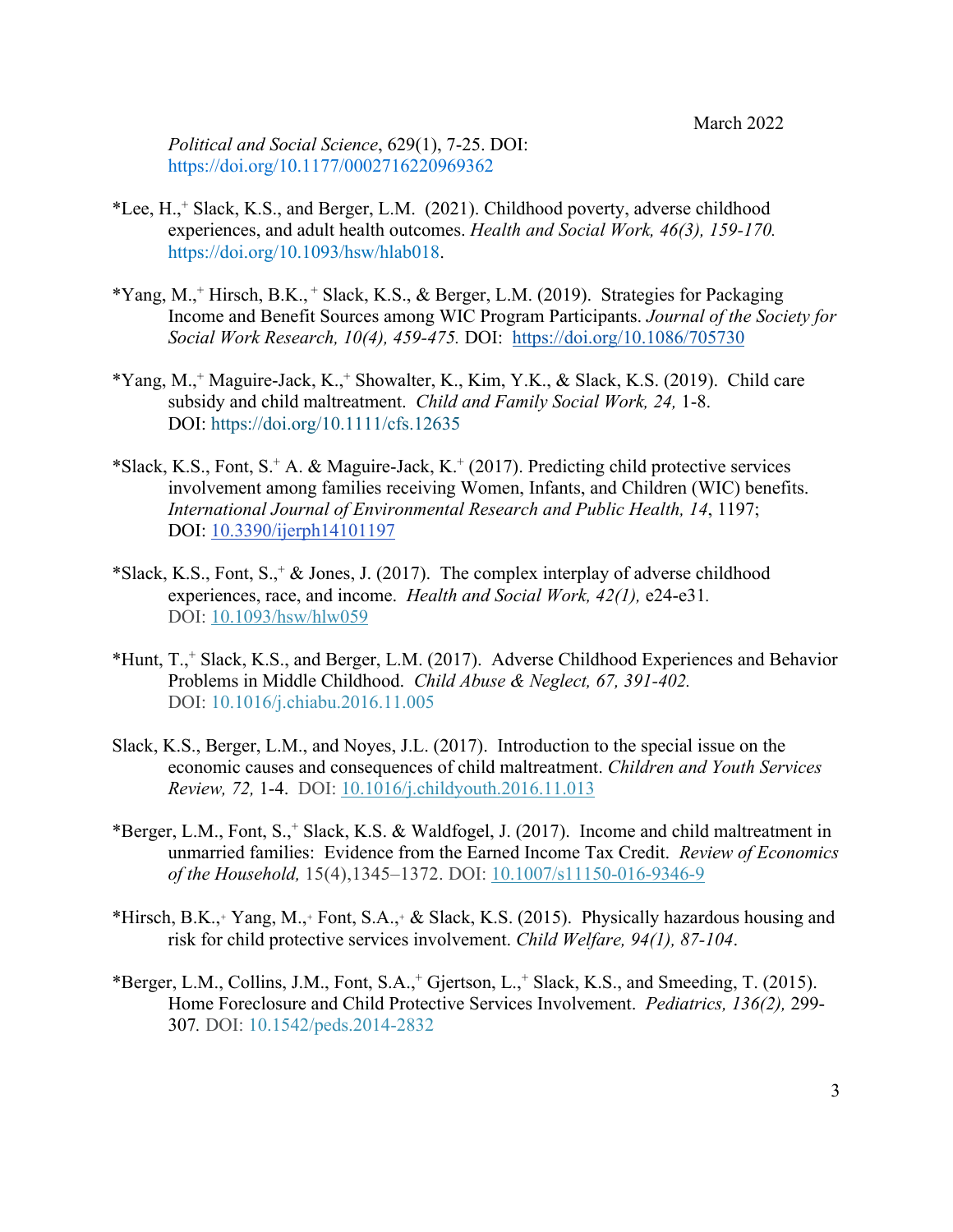- \*Slack, K.S., Kim, B.,+ Yang, M.Y.+ and Berger, L.M. (2014). The economic safety net for lowincome families with young children. *Children and Youth Services Review, 46, 213-219*. DOI: 10.1016/j.childyouth.2014.08.008
- \*Maguire-Jack, K., <sup>+</sup> Slack, K.S., and Berger, L.M. (2014). Wisconsin's Community Response Program for families that have been reported for child maltreatment. *Child Welfare*, 92(4), 95-121*.* EID: 2-s2.0-84902546258
- \*Cancian, M., Yang, M.Y.,+ and Slack, K.S. (2013). The Effect of Additional Family Income on Risk of Child Maltreatment. *Social Service Review, 87(3),* 417-437. DOI: 10.1086/671929
- \*Font, S.A., <sup>+</sup> Berger, L.M., and Slack, K.S. (2012). Examining Racial Disproportionality in Child Protective Services Case Decisions. *Children and Youth Services Review*, 34(11), 2188-2200*.* DOI: 10.1016/j.childyouth.2012.07.012
- \*Slack, K.S., Berger, L.M., DuMont, K., Yang, M.Y.,+ Ehrhard-Dietzel, S., & Holl, J. (2011). Predicting child neglect of young children: A comparison of three samples. *Children and Youth Services Review, 33, 1354-1363*. DOI: 10.1016/j.childyouth.2011.04.024
- \*Berger, L.M., Slack, K.S., Waldfogel, J., and Bruch, S.K.\* (2010). Caseworker perceived caregiver substance abuse and child protective services outcomes. *Child Maltreatment*, 15, 199-210. DOI: 10.1177/1077559510368305
- $*$ Yoo, J., $*$  Slack, K.S., and Holl, J. (2010). The impact of health-promoting behaviors on lowincome children's health. *Health and Social Work, 35(2),* 133-143*.*  EID: 2-s2.0-77954061603
- \*Yoo, J.,+ Slack, K.S., and Holl, J. (2009). Material hardship and the physical health of schoolaged children in low-income households. *American Journal of Public Health, 99(5),*  829-836. DOI: 10.2105/AJPH.2007.119776
- \*Slack, K.S., Lee, B.J., and Berger, L.M. (2007). Do Welfare Sanctions Increase Child Protective Services Involvement? A Cautious Answer. *Social Service Review, 81(2), 207-228.* DOI: 10.1086/516831
- Slack, K.S., Magnuson, K. & Berger, L.M. (2007). Introduction to the Special Issue: How Are Children and Families Faring a Decade After Welfare Reform? Evidence from Five Non-Experimental Panel Studies. *(*Special Issue of the *Children and Youth Services Review,* guest-edited by K.S. Slack, K. Magnuson, & L. Berger), *29(6), 693-697.*  DOI: 10.1016/j.childyouth.2006.12.001
- \*Slack, K.S., Holl, J., Yoo, J.,+ Amsden, L. Collins, E, and Bolger, K. (2007). Welfare, work and health care access among Illinois TANF families: An exploration of children's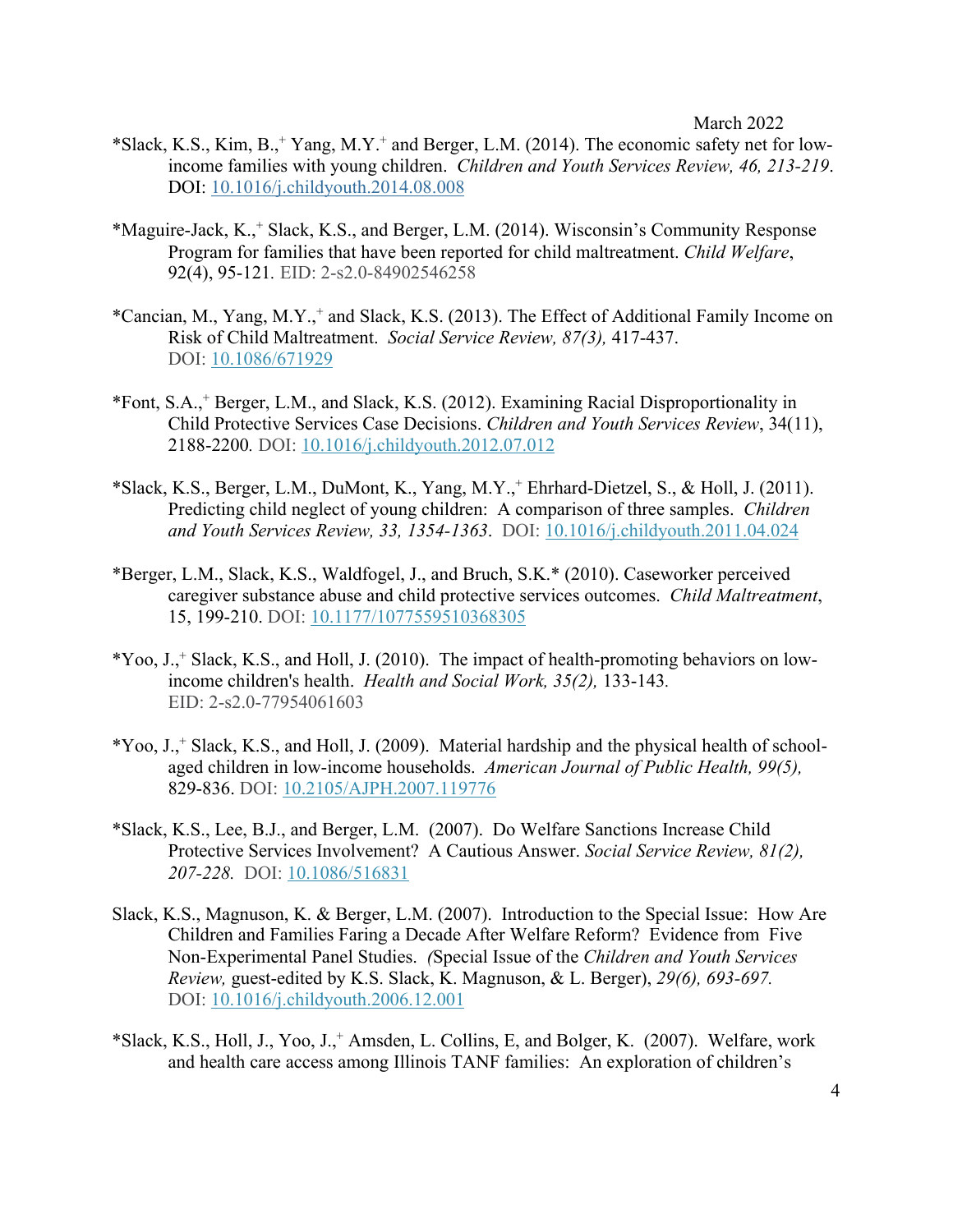physical health outcomes. *(*Special Issue of the *Children and Youth Services Review,* guest-edited by K.S. Slack, K. Magnuson, & L. Berger), *29(6),* 762-781. DOI: 10.1016/j.childyouth.2006.12.006

- Slack, K.S., Berger, L., Magnuson, K., Yoo, J.,<sup>+</sup> Coley, R., Lohman, B., Kalil, A., Dunifon, R., Osborne, C., Knab, J., Dworsky, A., Courtney, M. (2007). Family Economic Well-Being Following the 1996 Welfare Reform: Trend Data from 5 Non-Experimental Panel Studies. *(*Special Issue of the *Children and Youth Services Review*, guest-edited by K.S. Slack, K. Magnuson, & L. Berger), *29(6),* 698-720. DOI: 10.1016/j.childyouth.2006.12.002
- \*Renner, L.R. <sup>+</sup> and Slack, K.S*.* (2006). Intimate partner violence and child maltreatment: understanding intra- and intergenerational connections*. Child Abuse and Neglect, 30, 599-617*. DOI: 10.1016/j.chiabu.2005.12.005
- \*Slack, K.S. and Yoo,  $J<sup>+</sup>$  (2005). Food hardships and child behavior problems among lowincome children. *Social Service Review, 79(3), 511-536*. DOI: 10.1086/430894
- \*Holl, J., Slack, K.S., and Stevens, A.B. (2005). Welfare reform and health insurance: Consequences for parents. *American Journal of Public Health, 95, 279-285*. DOI: 10.2105/AJPH.2003.025882
- \*McDaniel, M. and Slack, K.S. (2005). Major life events and the risk of a child maltreatment investigation. *Children and Youth Services Review, 27, 171-195.* DOI: 10.1016/j.childyouth.2004.08.015
- \*Slack, K.S., Holl, J., McDaniel, M., Yoo, J.+ and Bolger, K. (2004). Understanding the risks of child neglect: An exploration of poverty and parenting characteristics. *Child Maltreatment, 9(4),* 395-408*.* DOI: 10.1177/1077559504269193
- \*Lee, B.J., Slack, K.S. and Lewis, D.A. (2004). Are welfare sanctions working as intended? Employment, continued welfare receipt, and material hardship among TANF recipient families*. Social Service Review,78(3), 370-403.* DOI: 10.1086/421918
- \*Slack, K.S., Holl, J., Lee, B.J., McDaniel, M., and Altenbernd, L., and Stevens, A.B. (2003) Child Protection Intervention in the Context of Welfare Reform. *Journal of Policy Analysis and Management, 22(4),*517-536. DOI: 10.1002/pam.10152
- \*Slack, K.S., Holl, J., Altenbernd, L., McDaniel, M., and Stevens, A.B. (2003). Improving the Measurement of Child Neglect for Survey Research: Issues and Recommendations. *Child Maltreatment, 8(2),* 98-111. DOI: 10.1177/1077559502250827
- \*Testa, M. and Shook, K. (2002). The gift of kinship care. *Children and Youth Services Review, 24(1/2)*, 79-108*.* DOI: 10.1016/S0190-7409(01)00169-4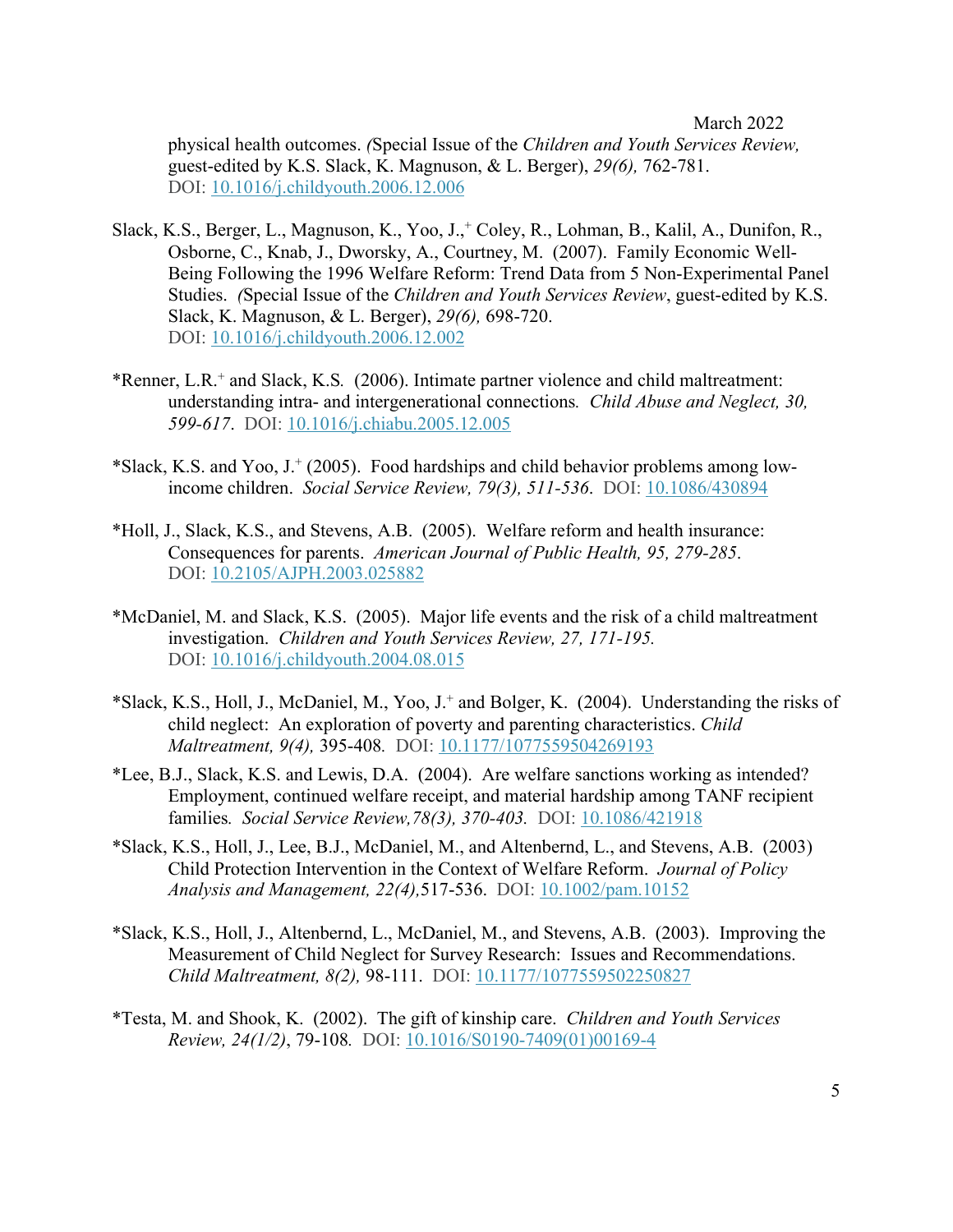- \*Shook, K. (1999). Does the loss of welfare income increase the risk of involvement with the child welfare system? *Children and Youth Services Review*, *21 (8/9*), 693-724.
- \*Testa, M., Shook, K., Cohen, L. and Woods, M. (1996). Permanency planning options for children informal kinship care. *Child Welfare, 75(5)*:451-470.

### **Book Chapters**

- Slack, K.S. and Paul, J.<sup>+</sup> (2017). Child Welfare Policy, in (E. Dearing and E. Votruba-Drzal (Eds.), *The Handbook of Early Childhood Development Programs, Practices, and Policies: Theory-based and Empirically-supported Strategies for Promoting Young Children's Growth in the United States*. Newark, NJ: John Wiley & Sons. ISBN: 978-1- 118-93732-7.
- Berger, L.M. and Slack, K.S. (2013). Child protection and child wellbeing. In Asher Ben-Arieh, Ferran Casas, Ivar Frones, and Jill E Korbin, (Eds.). *Handbook of Child Well-Being.* Springer.
- Renner, L.R.,<sup>+</sup> Slack, K.S. and Berger, L. (2008). A descriptive study of intimate partner violence and child maltreatment: Implications for child welfare policy. In D. Lindsey and A. Shlonsky (eds.). *Child Welfare Research.* New York: Oxford University Press. DOI: 10.1093/acprof:oso/9780195304961.003.009

### **Manuscripts Under Review**

- \*Slack, K.S., Berger, L.M. & Reilly, A.<sup>+</sup>, Reynders, R.<sup>+</sup> & Cai, Y.<sup>+</sup> (Revise and resubmit). Preventing child protective services (CPS) system involvement by asking families what they need: Findings from a multi-site RCT of the Community Response Program.
- \*Hoffmeister, M.R. + & Slack, K.S. (Under review). *Stress Factors Associated with Caseworker's Short- and Long-Term Intent to Leave their Job and the Public Child Welfare Field.*

### **Manuscripts in Preparation**

- Slack, K.S., Berger, L.M., & Collins, J.M., Reilly, A.+ & Monahan, E.K.+ *Preventing Child Protective Services Intervention with Economic Support: Results from a Randomized Control Trial.*
- Slack, K.S. Preventing child maltreatment with the U.S. safety net. In K. Briar-Lawson, L. Azzi-Lessing, and P. Day, *Child Neglect and Poverty*. Washington, D.C.: Child Welfare League of America.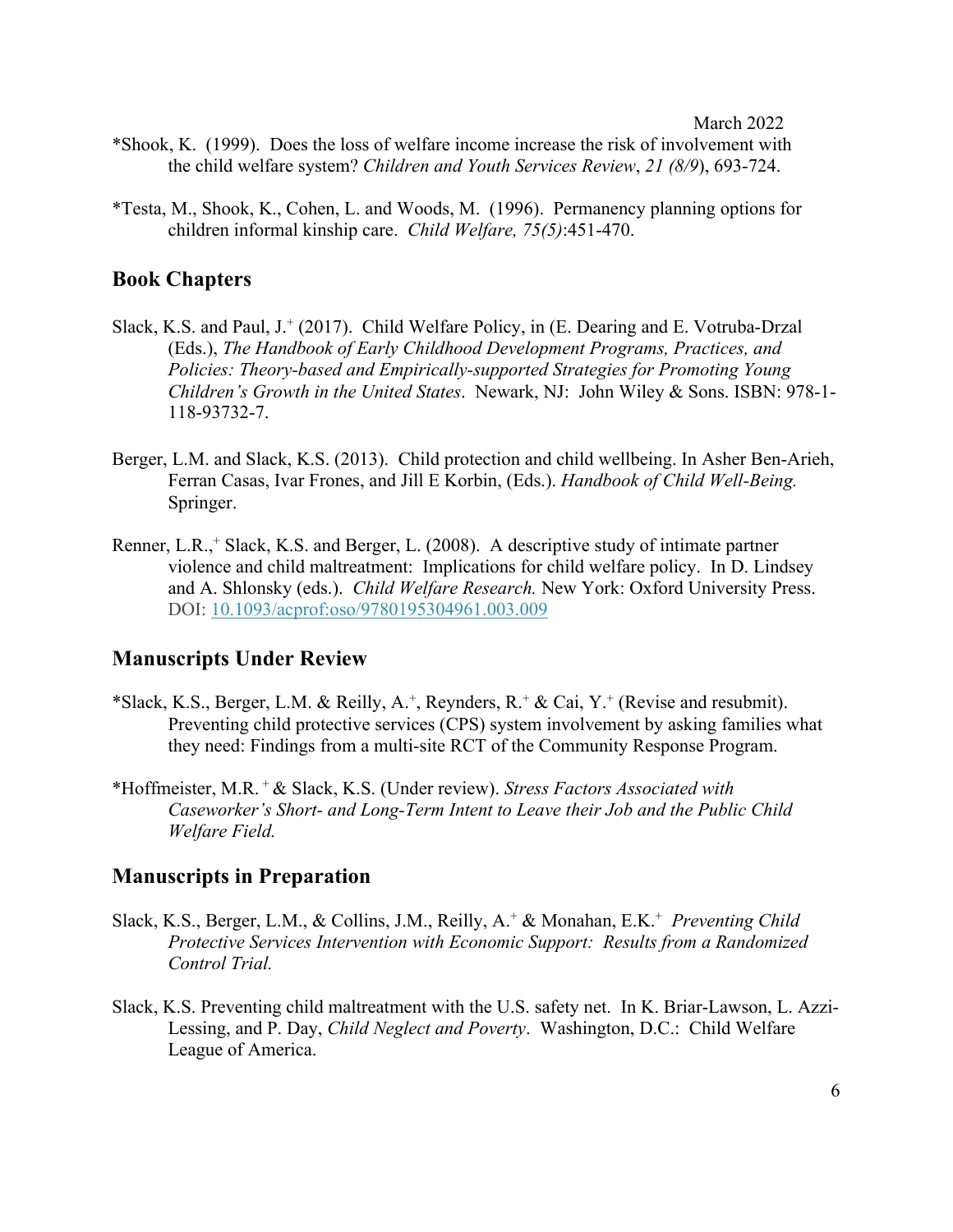- Williams-Butler, A., Slack, K.S. and Boyd, R. *Parenting strengths and distress among Black Mothers reported to the child welfare system: The impact of social network quality.*
- Boyd, R., Wages, S.+ and Slack, K.S. *The Strengths of Black Families: An Application of Robert Hill's Framework in a Sample of Families Reported to Child Protective Services.*
- Reynders, R., <sup>+</sup> Slack, K.S., Reilly, A.+ and Monahan, E.K.+ *Predictors of Participation and Engagement in a Voluntary Child Maltreatment Prevention Program*.
- Hoiting, J.,+ Abbott, M.+ and Slack, K.S. *Parenting Needs During the Pandemic: Results of a Statewide Survey of Parents and Caregivers.*

## **Reports and Other Publications**

<sup>+</sup> student co-author

- Abbott, M.,+ Slack, K.S. and Hoiting, J.+ (2021). *Parenting Needs During the Pandemic: Results of a Statewide Survey of Parents and Caregivers.* Madison, WI: University of Wisconsin-Madison School of Social Work and Institute for Research on Poverty.
- Slack, K.S., Hoffmeister, M.,<sup>+</sup> Sintim, D.,<sup>+</sup> Reilly, A.,<sup>+</sup> Abbott, M.,<sup>+</sup> Walther, A.,<sup>+</sup> Berger, L.M. and Pac, J. (2020). *Results of a Workforce Survey on In-Home Services in the State of Wisconsin.* Madison, WI: University of Wisconsin-Madison School of Social Work and Institute for Research on Poverty.
- Slack, K.S., Wages, S.,+ Reilly, A.,+ Abbott, M.,+ Berger, L.M. and Pac, J. (2020). *Child Welfare Worker Satisfaction in Wisconsin: Results from a Statewide Survey.* Madison, WI: University of Wisconsin-Madison School of Social Work and Institute for Research on Poverty. Access at: https://dcf.wisconsin.gov/cqi/surveys
- Slack, K.S., Berger, L.M., Collins, J.M., Reilly, A.+ & Monahan, E.K.+ (2020). *Project GAIN (Getting Access to Income Now): Intent-to-Treat Findings at 12- and 24-months Post Randomization, Report to the Wisconsin Child Abuse and Prevention Board and Casey Family Programs.* Madison, WI: University of Wisconsin-Madison School of Social Work and Institute for Research on Poverty.
- Slack, K.S., Lee, H.,+ & Abbott, M.+ (2020). *Wisconsin Parents Speak: Parenting Needs and Service Availability around the State.* Madison, WI: University of Wisconsin-Madison School of Social Work and Institute for Research on Poverty.
- Wisconsin Child Abuse and Neglect Prevention Board (2018). *Adverse Childhood Experiences in Wisconsin: 2011 – 2015 Behavioral Risk Factor Survey Findings*. Madison, WI: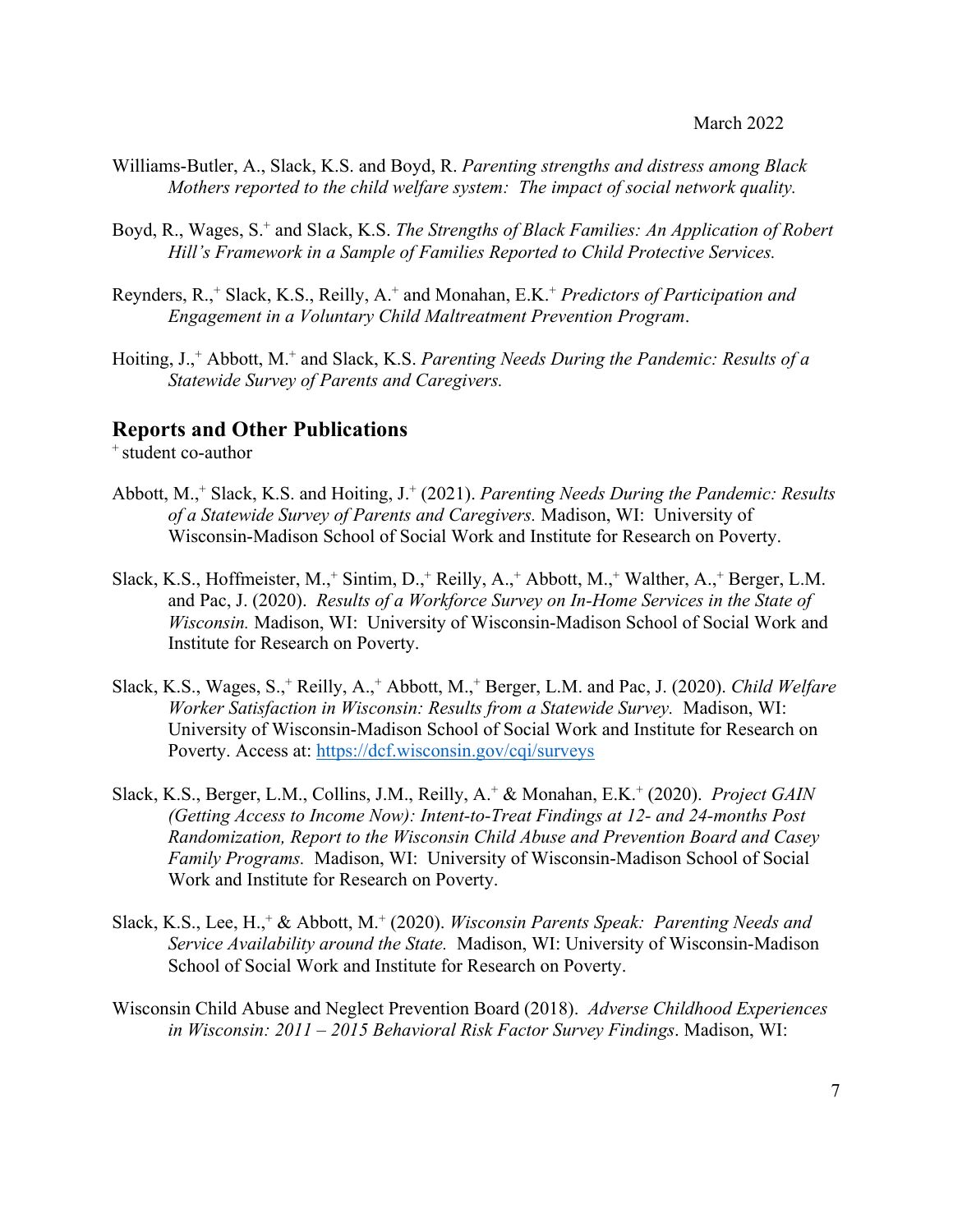Author. (Analyses conducted by Monahan, E.K.,<sup>+</sup> Lee, H.<sup>+</sup> & Slack, K.S.). Accessed at: https://preventionboard.wi.gov/Documents/ACE-Brief\_2018FINAL.pdf

- Slack, K.S. (2018). *Reflecting Back and Moving Forward: Supporting Scholars and Professionals Working to Enhance Child Well-Being.* Report to the Doris Duke Charitable Foundation on the Doris Duke Fellowships for the Promotion of Child Well-Being.
- Drazen, Y.+ & Slack, K.S. (2017). *Children with Disabilities and Child Protective Services in Wisconsin*. Madison, WI: Wisconsin Child Welfare Professional Development System. https://media.wcwpds.wisc.edu/documents/research/FlashSurvey3\_WorkerITT.pdf
- Drazen, Y.+ & Slack, K.S. (2017). *CPS Worker Intent to Leave Survey*. Madison, WI: Wisconsin Child Welfare Professional Development System. https://media.wcwpds.wisc.edu/documents/research/FlashSurvey\_2.pdf
- Slack, K.S. & Drazen, Y.+ (2016). *CPS Worker and Supervisor Training Topics Survey*. Madison, WI: Wisconsin Child Welfare Professional Development System. http://wcwpds.wisc.edu/documents/research/FlashSurvey1\_TrainingTopics\_Technical-Report.pdf.
- Slack, K.S., Berger, L.M., Kim, B.,<sup>+</sup> & Yang, M.Y.<sup>+</sup> (2012). *The Role of Child Support in the Current Economic Safety Net for Low-Income Families with Children.* Report to the Wisconsin Department of Workforce Development, Bureau of Child Support. Institute for Research on Poverty, University of Wisconsin—Madison.
- Slack, K.S., Berger, L.M., & Maguire-Jack, K. <sup>+</sup> (2010). *Final Implementation Report on Community Response Programs (CRP) in Wisconsin.* Madison, WI: Wisconsin Children's Trust Fund.
- Testa, M. F., Slack K.S., Gabel, G., Evans, M. & Cohen, L. (2010). *Wisconsin subsidized guardianship assessment and evaluation: Final evaluation report*. Washington, DC: Westat, Inc.
- Slack, K.S., Maguire-Jack, K.+ & Gjertson, L.+ (Editors). (2009). *Child Maltreatment Prevention: Toward an Evidence-Based Approach.* Madison, WI: Institute for Research on Poverty and the School of Social Work, University of Wisconsin-Madison.
- Slack, K.S., Berger, L.M., and Maguire-Jack, K. <sup>+</sup> (2008). *The Community Response Program Initiative: Interim Implementation Report to the Wisconsin Children's Trust Fund*. Madison, WI: Wisconsin Children's Trust Fund.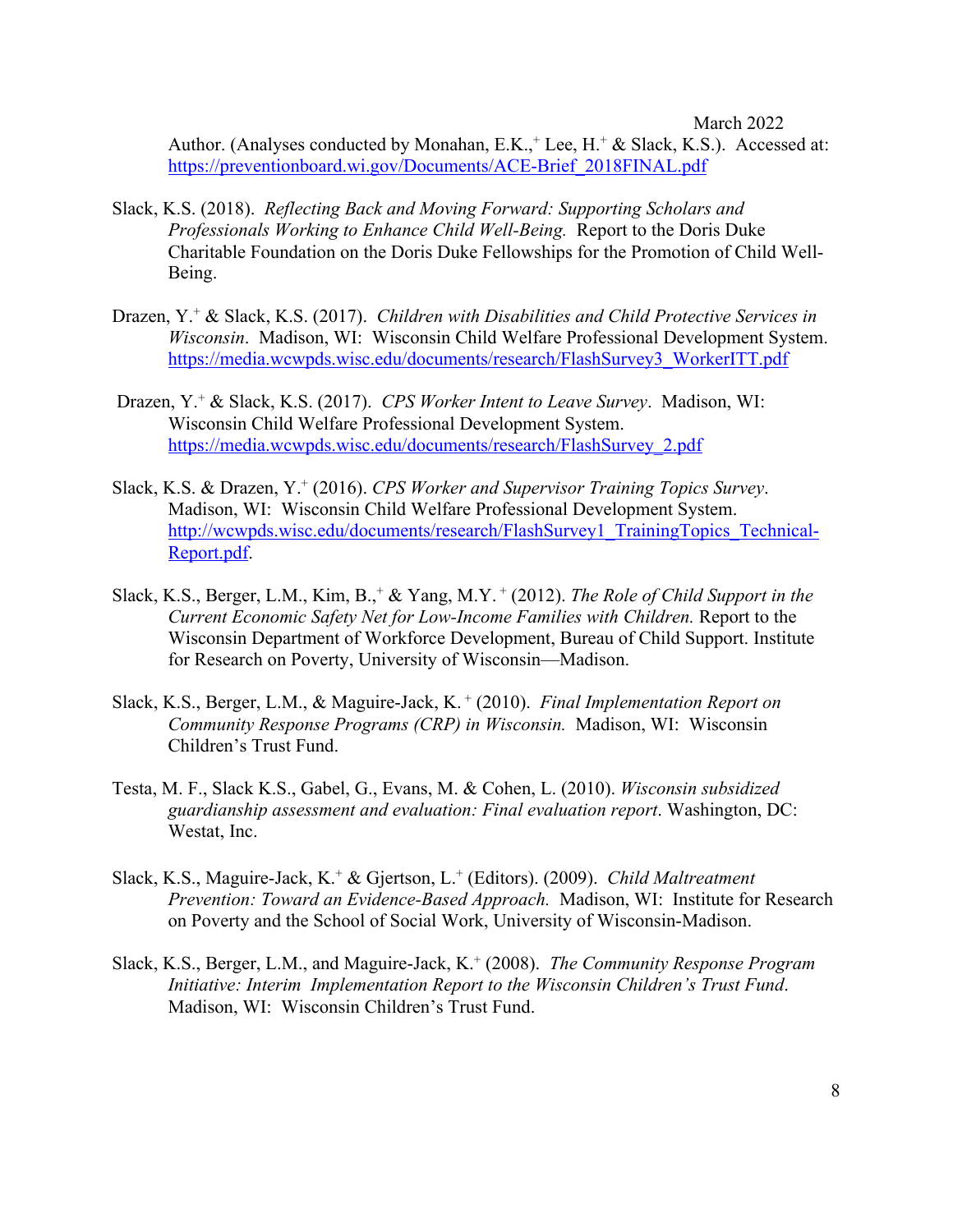- Johnson, K.+ & Slack, K.S. (2008). *The Allied Drive Early Childhood Initiative (ECI) Program: A Qualitative Assessment of Participant Satisfaction.* Madison, WI: University of Wisconsin-Madison School of Social Work.
- Slack, K.S. (Fall 2004). *Child neglect: What have we learned and where do we go from here?* In the Prevent Child Abuse Wisconsin Newsletter. Madison, WI: Prevent Child Abuse Wisconsin.
- Lewis, D., Amsden, L., Slack, K.S., Lee, B.J., Kleppner, P., Lewis, J., Riger, S. & Goerge, R. (2004). *The Two Worlds of Welfare Reform in Illinois*. Fourth Annual Report, University Consortium on Welfare Reform. Evanston, IL: Institute for Policy Research, Northwestern University.
- Lewis, D., Stevens, A.B., Amsden, L., Hasson, K., Slack, K.S., Lee, B.J., Kleppner, P., Lewis, J., Riger, S., and Goerge, R. (2003). *Preserving the Gains, Rethinking the Losses: Welfare in Illinois Five Years after Reform.* Third Annual Report, University of Consortium on Welfare Reform. Evanston, IL: Institute for Policy Research, Northwestern University.
- Yoo, J<sup>+</sup> and Slack, K.S. (2002). Putting food on the table after welfare reform: What protects families from food insecurity? Illinois Families Study Policy Brief #8. Evanston, IL: Institute for Policy Research, Northwestern University.
- Puckett, A.,<sup>+</sup> Renner, L.<sup>+</sup> and Slack, K.S. (2002). Trends in homelessness and housing insecurity: Implications for welfare reform. Illinois Families Study Policy Brief # 4. Evanston, IL: Institute for Policy Research, Northwestern University.
- Lewis, D., Stevens, A.B., Slack, K.S., Lee, B.J., Kleppner, P., Lewis, J., Riger, S., and Goerge, R. (2002). *Welfare Reform in Illinois: Is the Moderate Approach Working?* (Second Annual Report of the University Consortium on Welfare Reform.) Evanston, IL: Northwestern University, Institute for Policy Research.
- Slack, K.S. (2002). Assessing the Influence of PRWORA on Child Welfare Systems. *Focus, the Newsletter of the Institute for Research on Poverty, University of Wisconsin-Madison, 22(1*):98-105.
- Slack, K.S. (2002). Making a real commitment to prevention efforts: Reforming the "frontend" of child welfare. *Poverty Research News*, *the Newsletter of the Northwestern University/University of Chicago Joint Center for Poverty Research, 6(1*), 4-5.
- Lewis, D., Shook, K., Stevens, A., Kleppner, P., Lewis, J., and Riger, S. (2000). *Work, Welfare and Well-Being: An Independent Look at Welfare Reform in Illinois.* Evanston, IL: Northwestern University, Institute for Policy Research.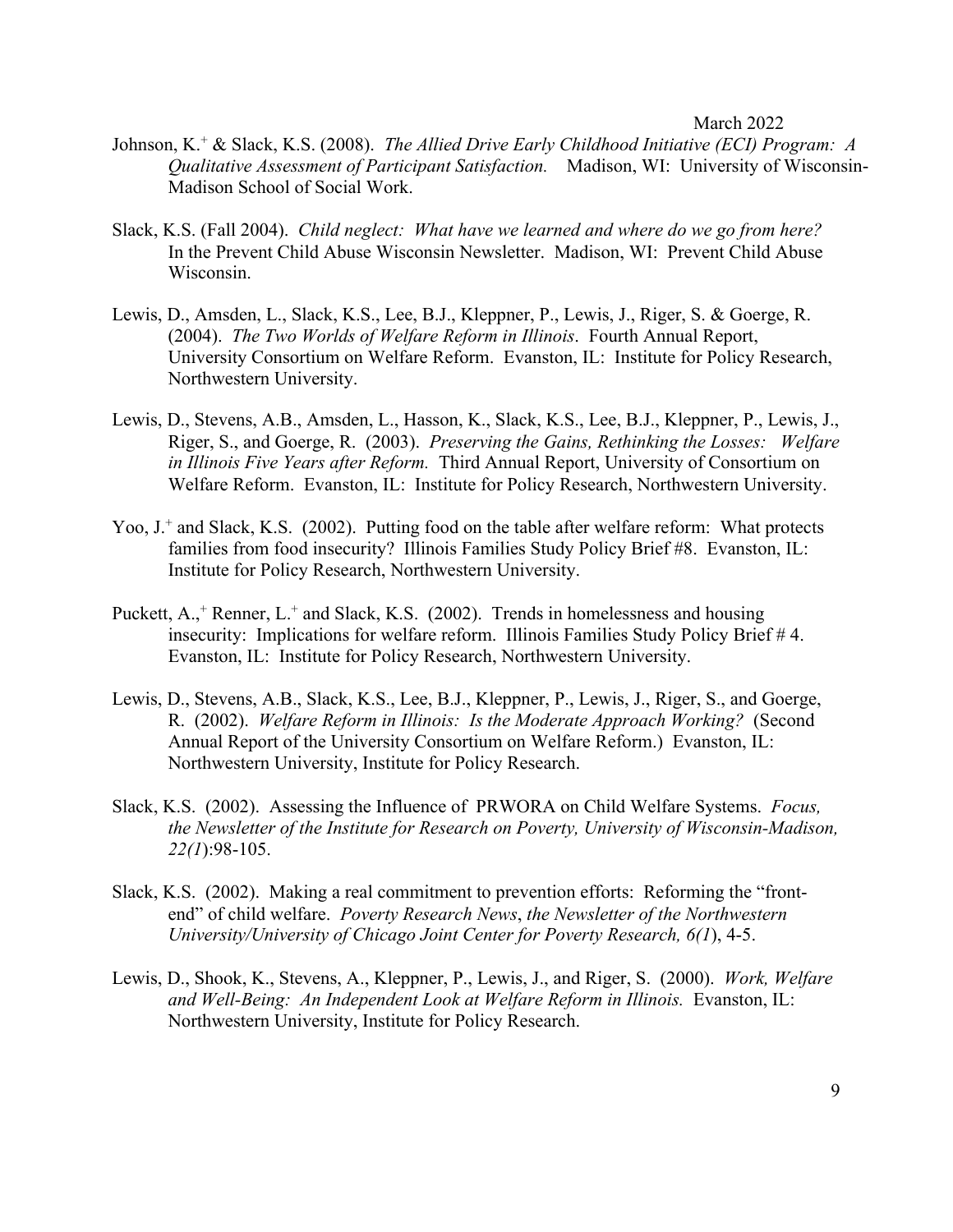- Shook, K. (1998). Book Review: We the Poor People: Work, Poverty, and Welfare, by J. Handler and Y. Hasenfeld. *Social Service Review, 72(4*): 588-590.
- Shook, K. (1998). Assessing the Consequences of Welfare Reform for Child Welfare. *Poverty Research News: The Newsletter of the Northwestern University/ University of Chicago Joint Center for Poverty Research. Vol. 2(2)*:8-12.
- Edgar, S. and Shook, K. (1996). *Family Support and Family Preservation Service Integration in Illinois: Literature Review and Policy Recommendations.* Chicago, IL: Illinois Department of Children and Family Services.
- Gans, J. and Shook, K., Eds. (1994). *Policy Compendium on Tobacco, Alcohol, and Other Harmful Substances Affecting Adolescents.* Chicago, IL: American Medical Association.
- Gans, J. and Shook, K., Eds. (1993). *Policy Compendium on Violence and Adolescents: Intentional Injury and Abuse.* Chicago, IL: American Medical Association.

### **Presentations and Media Interviews**

- Slack, K.S. (Interviewed December 12, 2021). *The Elephant in the Room: The Role of Poverty in Child Maltreatment*. Interview with Norman Gilliland, University of the Air, Wisconsin Public Radio. https://www.wpr.org/shows/elephant-room-role-poverty-child-maltreatment
- Slack, K.S. (Plenary speaker, May 21, 2021). *Unpacking the connection between poverty and child neglect: Implications for policy and practice.* FRIENDS National Resource Center, Communitybased Child Abuse Prevention (CBCAP) Annual Grantee Meeting.
- Murray, R. & Slack, K.S. (Co-presenters, May 21, 2021). *The Community Response Program Experiment in Wisconsin.* FRIENDS National Resource Center, Community-based Child Abuse Prevention (CBCAP) Annual Grantee Meeting.
- Slack, K.S. (panelist; October 28, 2020). *Doctoral Education in Social Work: Programmatic Reforms for the 21st Century.* Chicago, IL: Crown School of Social Work, University of Chicago.
- Slack, K.S. (presented May 8, 2020). *Poverty-informed Practice: Manageable Steps to Enhancing Interventions with Families in Poverty.* (Invited keynote speaker, but conference changed to a virtual, multi-speaker format due to COVID-19).Webinar for the Diversity in Mental Health Summit at South Dakota State University.
- Slack, K.S. and Reilly, A. (co-presented January 17, 2020). *Can an Economic Support Intervention with Families at Risk for Child Maltreatment Reduce Child Protective Services (CPS) Intervention?*  Washington, D.C.: Society for Social Work Research.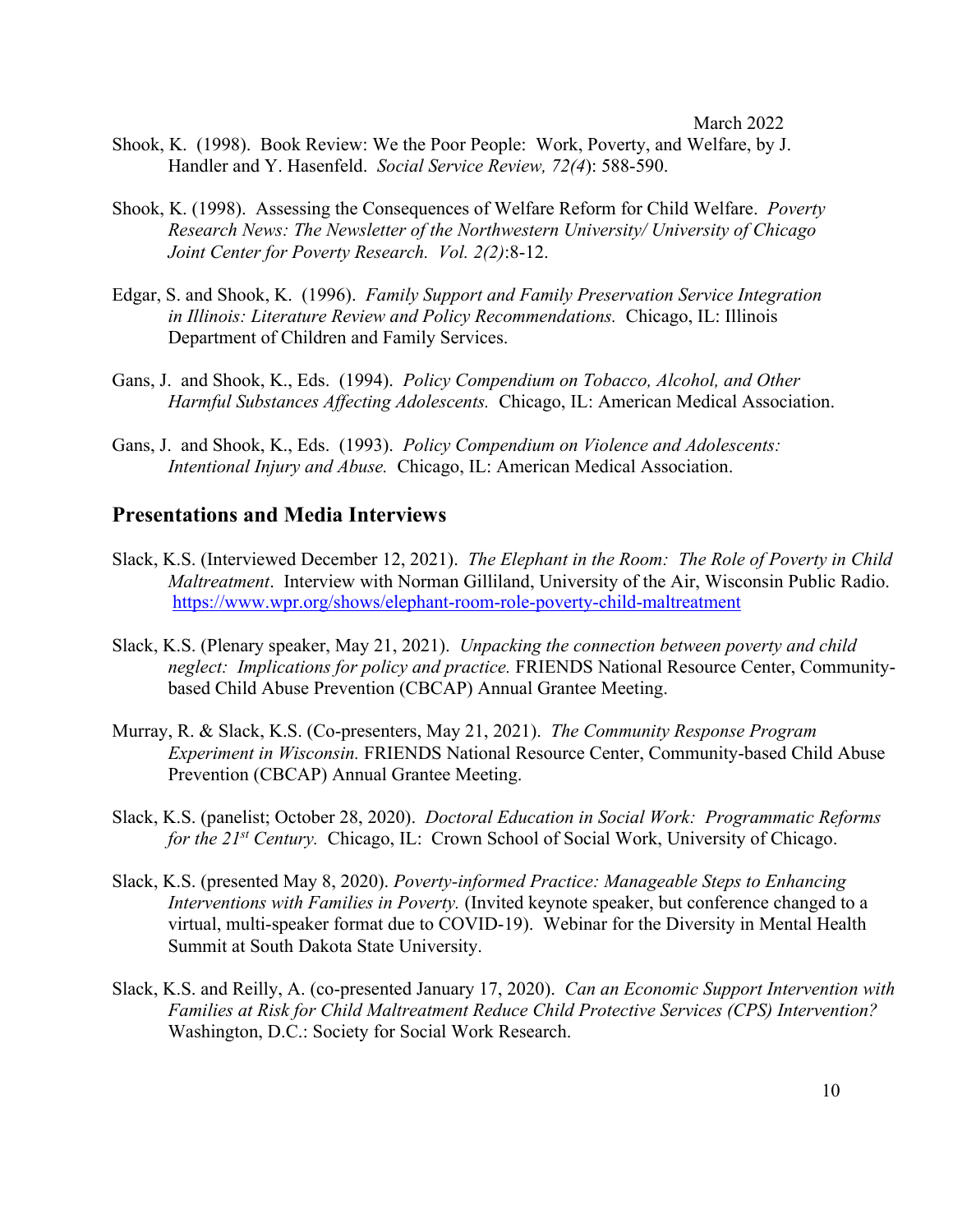- Slack, K.S. (presented December 9, 2019). *Learning Exchange: Results from a Multi-Site Randomized Control Trial of Community Response Programs*. Madison, WI: Department of Children and Families.
- Slack, K.S. (presented August 21, 2019). *RCT Results of a 5-Year Economic Support Intervention for Families Deflected from CPS.* Washington D.C.: National Child Welfare Evaluation Summit.
- Slack, K.S. (presented August 20, 2019). *The Relationship between Childhood Adversity and Adult Depression: A Risk- vs. Strengths-Oriented Approach.* Washington D.C.: National Child Welfare Evaluation Summit.
- Slack, K.S. (presented June 6, 2019). *Continuing the Conversation: Understanding and Addressing Toxic Stress in Children.* Madison, WI: Committee Connects lunch with legislators at the Capitol.
- Slack, K.S. (presented webinar May 10, 2019). Quality Improvement Center on Adoption and Guardianship (QIC-AG) on *Consuming Research Reports Versus Peer-Reviewed Research*.
- Slack, K.S. (presented May 7, 2019). *Program Evaluation for the Real World.* 4th Biennial Youth Services Conference. Lake Delton, WI.
- Slack, K.S. (presented April 9, 2019). *Preventing Child Maltreatment with Economic Supports. Madison, WI: Wisconsin Psychiatric Institute and Clinics (WISPIC)*
- Berger, L.M. and Slack, K.S. (presented December 5, 2018). *The Role of Poverty in Child Maltreatment: State of the Knowledge Base and Preliminary Results from a Randomized Experiment.* Presentation to the National Council on Crime and Delinquency. Madison, WI.
- Slack, K.S. (presented June 7, 2018). *Unpacking the Connections between Poverty and Child Maltreatment. Child Maltreatment Postdoctoral Training Institute.* Presentation to Institute Trainees. New York, NY: John Jay College of Criminal Justice.
- Slack, K.S. (presented, April 25, 2018). *Confronting Issues of Participation and Engagement in Voluntary Social Services*. Annual meeting of the Quality Improvement Center on Adoption and Guardianship. Tysons Corner, VA.
- Slack, K.S. (presented, April 12, 2018). *Addressing Child Neglect with an Ecological Framework*. Together for Children Conference, Elkhart Lake, WI.
- Slack, K.S. (keynote speaker, January 25, 2018). *Can We Prevent Child Maltreatment with Economic Supports? On the Cusp of an Answer.* Oklahoma Early Childhood Network Annual Conference. Oklahoma City, OK.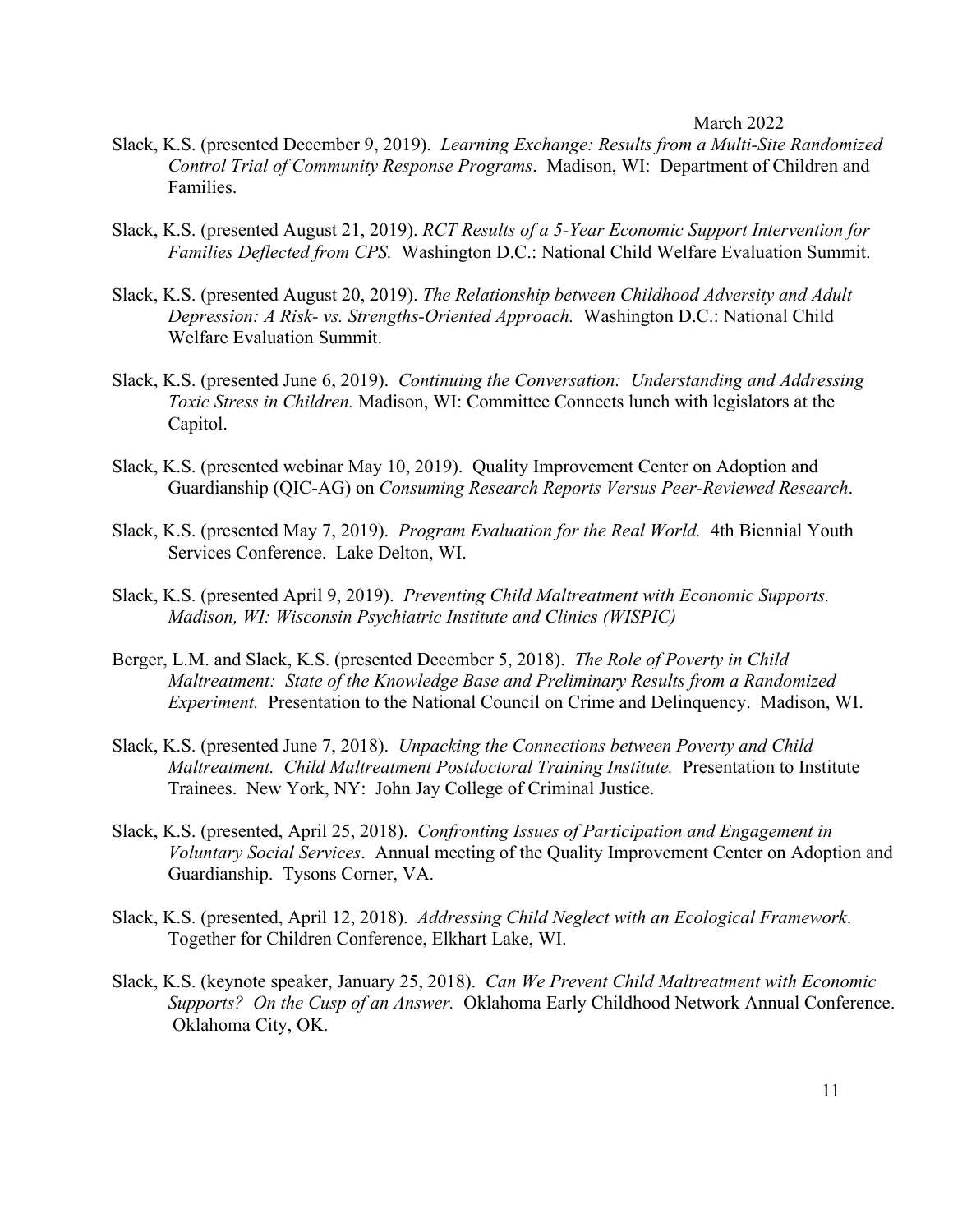- Slack, K.S. (keynote speaker, December 15, 2017). *Can We Prevent Child Maltreatment with Economic Supports? On the Cusp of an Answer.* Child Poverty and the Kansas Child Welfare Crisis: Making Connections to Inform Prevention. University of Kansas: Lawrence, KS.
- Slack, K.S. (presented June 22, 2017). *Poverty and Child Maltreatment.* Annual Meeting of the American Professional Society on the Abuse of Children. Portland, ME.
- Slack, K.S. (presented June 2, 2017). *Poverty and Child Maltreatment.* Prenatal to Five Summit. University of Wisconsin-Madison.
- Slack, K.S. (presented May 25, 2017). *Addressing the Connection between Poverty and Child Neglect.* Presented to trainees of the Building a Multidisciplinary Pipeline of Child Maltreatment Researchers (R25HD082067 PIs Melissa Jonson-Reid and Cathy Spatz-Widom), Washington University: St. Louis, MO.
- Slack, K.S. (presented May 2, 2017). *Program Evaluation for the Real World.* 3<sup>rd</sup> Biennial Youth Services Conference. Lake Delton, WI.
- Slack, K.S. (keynote speaker, April 27, 2017). *Addressing the Connection between Poverty and Child Neglect.* Statewide Child Abuse Prevention Conference. Richmond, VA.
- Slack, K.S. (presented April 19, 2017). *Confronting Participation and Engagement Issues in Selective Interventions.* Annual Meeting of the Quality Improvement Center on Adoption and Guardianship. Tysons Corner, VA.
- Slack, K.S. (presented December 6, 2016). *Program Evaluation for the Real World*. Bureau of Youth Services, Wisconsin Department of Children and Families. Wausau, WI.
- Slack, K.S. (presented November 2, 2016). *Addressing the Connection between Poverty and Neglect.*  Leadership Academy for Deans and Directors, National Child Welfare Workforce Institute. Atlanta, GA: Council on Social Work Education.
- Slack, K.S. (webinar published October 3, 2016). *Evaluation of Community Response Programs (CRP) in Wisconsin*. Madison, WI: Wisconsin Child Abuse and Neglect Prevention Board. https://www.youtube.com/watch?v=02svuagZhtk.
- Slack, K.S. (webinar published September 28, 2016). *Program Components and Practice Framework of Community Response Programs in Wisconsin*. Madison, WI: Wisconsin Child Abuse and Neglect Prevention Board. https://www.youtube.com/watch?v=P9FVb438Yo0.
- Slack, K.S. (presented September 1, 2016). *Working Together to Build Healthy Communities and Prevent Child Neglect*, Workshop organized by the National Alliance of Children's Trust Funds for the 20<sup>th</sup> annual National Conference on Child Abuse and Neglect. Washington, D.C.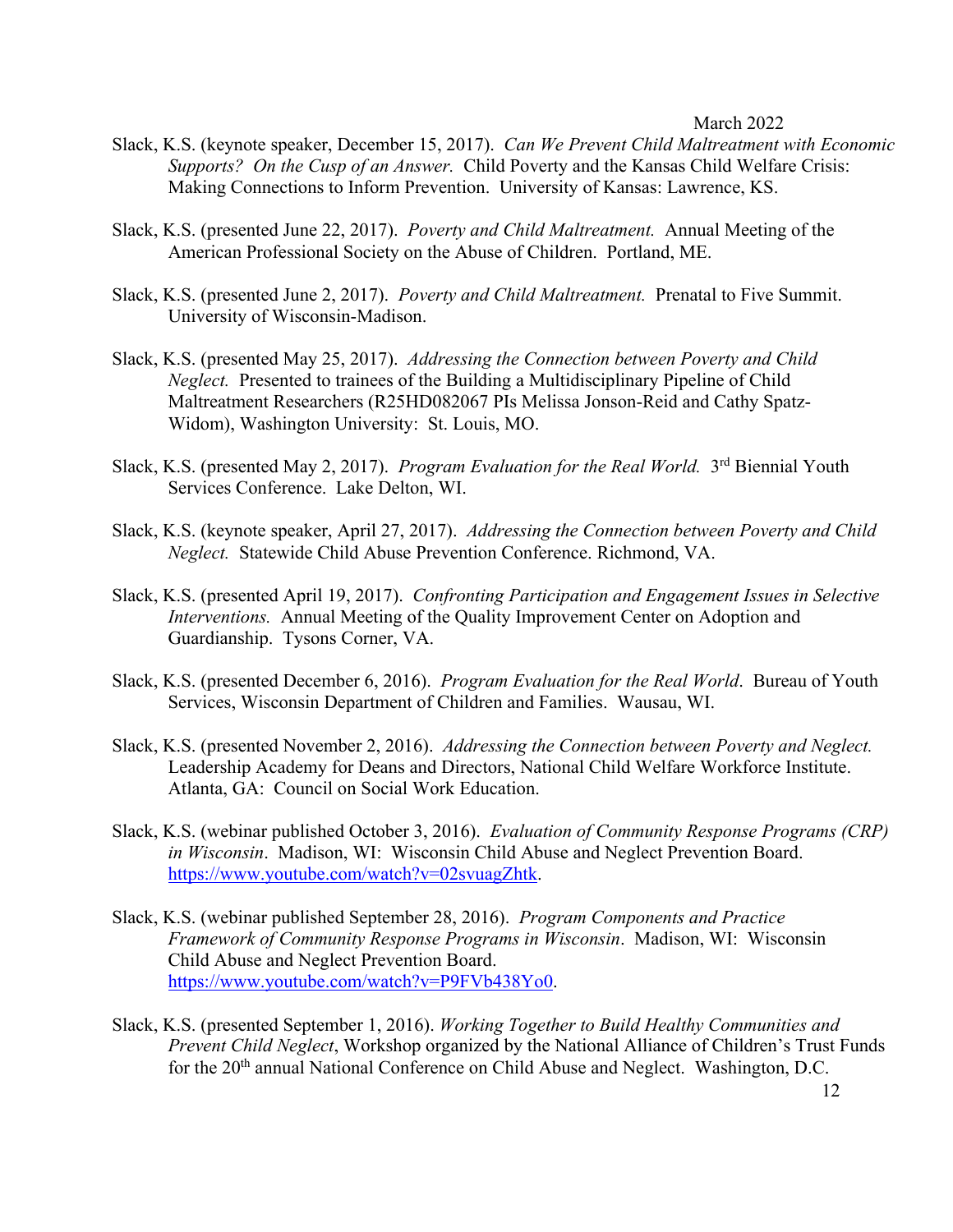- Slack, K.S. (panel member June 1, 2016). *Health and Finances Research Agenda Workshop*, organized by the Center on Financial Security, University of Wisconsin-Madison.
- Slack, K.S. and Berger, L.M. (April 19, 2016). *Poverty, Policy, and Child Maltreatment*. Presentation for the Wisconsin School Social Workers Association. Madison, WI.

Slack, K.S. and Berger, L.M. (Interviewed January 10, 2016). *Poverty and Child Maltreatment*. Interview with Emily Auerbach, University of the Air, Wisconsin Public Radio. http://www.wpr.org/search/site/Slack?f%5B0%5D=bundle%3Ashow&f%5B1%5D=sm\_field\_rel\_progr am%3Anode%3A10203.

- Slack, K.S. (presented November 2015). Webinar for the Birthparent National Network on *Preventing Child Neglect.*
- Slack, K.S. (presented October 2015). Workshop presentation for NASW-WI on *Poverty and Child Maltreatment.* Madison, WI.
- Slack, K.S. (presented October 2015). Keynote presentation on *Preventing Child Neglect* for the Annual Alliance of Children's Trust Funds, Minneapolis, MN.
- Slack, K.S. (presented March 2015) at the William & Mary Bill of Rights Journal's Symposium on Intergenerational Child Maltreatment. *Intergenerational Disadvantage and the Child Welfare System Response.*
- Slack, K.S. (presented March 2014) at the International Leverhume Conference at the University of Notre Dame. *Poverty and Child Maltreatment: Evidence of a Causal Connection*.
- Slack, K.S. (co-presented January 2014) and Font, S.A. *Adverse Childhood Experiences and Adult Health Outcomes*. Society for Social Work Research Annual Conference.
- Slack, K.S. Congressional Briefing to the U.S. Social Work Caucus, December 11, 2013. *Poverty and Child Maltreatment*.
- Slack, K.S. Webinar for Doris Duke Child Maltreatment Prevention Fellows, July 2012. *Risk and Protective Factors Associated with Child Neglect: What Do We Really Know?*
- Slack, K.S. (presented March, 2012). *Risk and Protective Factors Associated with Child Neglect: What Do We Really Know?* Minnesota Social Services Association Annual Conference.
- Slack, K.S. (presented March 2012). *The Role of Poverty in Child Maltreatment and Implications of the Recession.* Minnesota Social Services Association Annual Conference.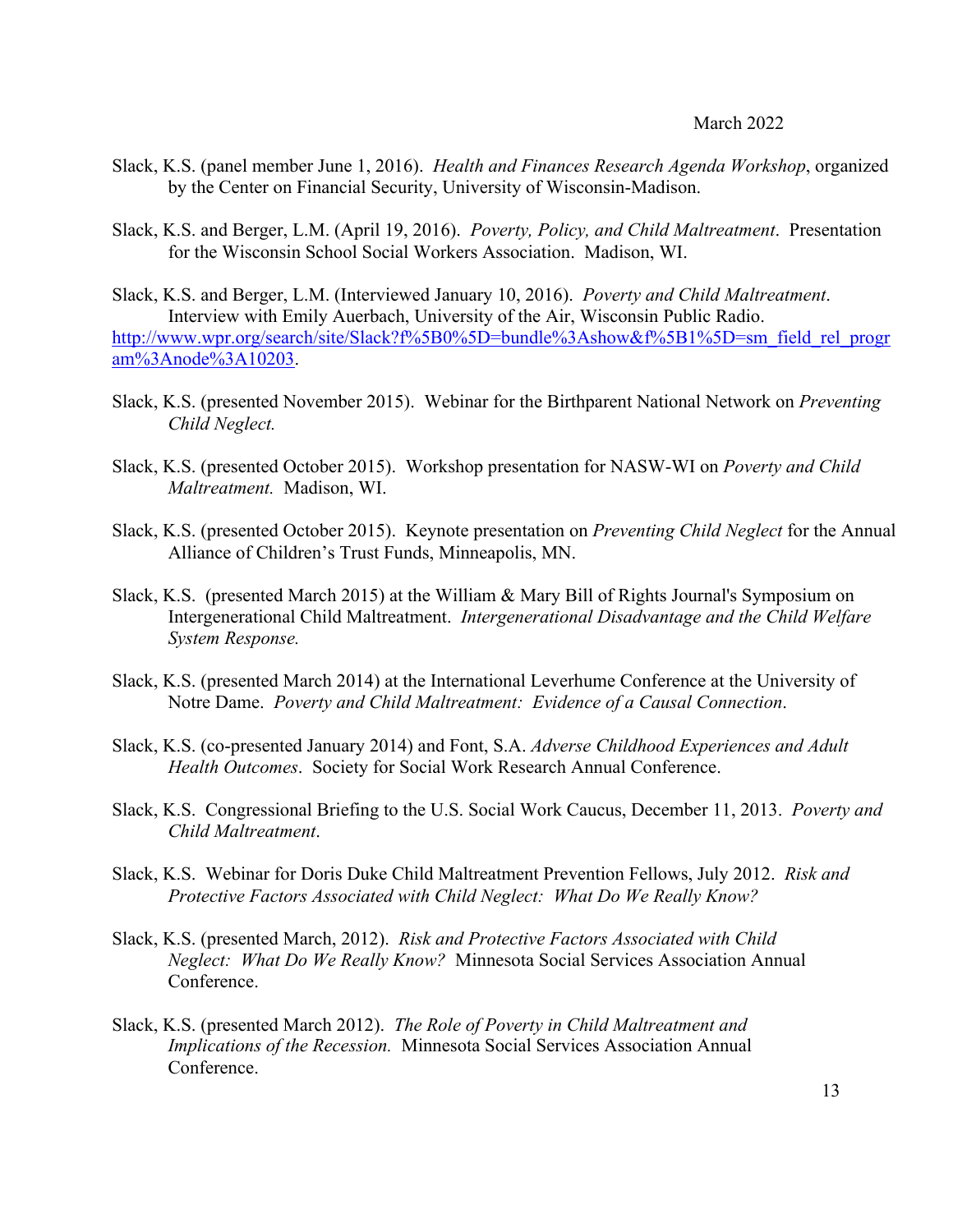- Slack, K.S. (presented March 2012). *Integrating Financial Education into Home Visiting Services: Lessons from a Pilot Project.* Minnesota Social Services Association Annual Conference.
- Slack, K.S. (presented March 2012). *Preventing Child Maltreatment with Economic Supports*.*.* Minnesota Social Services Association Annual Conference.
- Slack, K.S. (presented, November, 2011). *Risk and Protective Factors Associated with Child Neglect: What Do We Really Know?* Webinar for the Southern Child Welfare Training Partnership, Madison, WI.
- Slack, K.S. (keynote speaker, November 2011. *The Role of Poverty in Child Maltreatment and Implications of the Recession.* Governor's Conference on the Prevention of Child Abuse, Kansas City, KS.
- Slack, K.S. (keynote speaker, October 2011). *The Role of Poverty in Child Maltreatment and Implications of the Recession.* Midwest Conference on Child Sexual Abuse. Madison, WI.
- Slack, K.S. (presented, November, 2011). *Risk and Protective Factors Associated with Child Neglect: What Do We Really Know?* Annual Conference of the National Alliance of Children's Trust Funds.
- Slack, K.S. (presented, September 2011). *Preventing Child Maltreatment with Economic Supports*. Translational Research on Child Neglect Councile, NIH collaboration. Iowa City, IA.
- Slack, K.S. (presented August 2011). *Integrating Financial Education into Home Visiting Services: Lessons from a Pilot Project,* Webinar for the Center on Financial Security, UW-Madison.
- Slack, K.S. (presented June 2011). *Integrating Financial Education into Home Visiting Services: Lessons from a Pilot Project.* UW Extension Pathways Conference. Chula Vista Resort, Lake Delton, WI.
- Slack, K.S. (presented July 2011). *Risk and Protective Factors Associated with Child Neglect: What Do We Really Know?* Webinar for the National Alliance of Children's Trust Funds.
- Slack, K.S. and Yang, M. (co-presented January 2010). *Economic Hardships and Child Protection System Involvement*. Annual meeting of the Society for Social Work Research, , San Francisco, CA.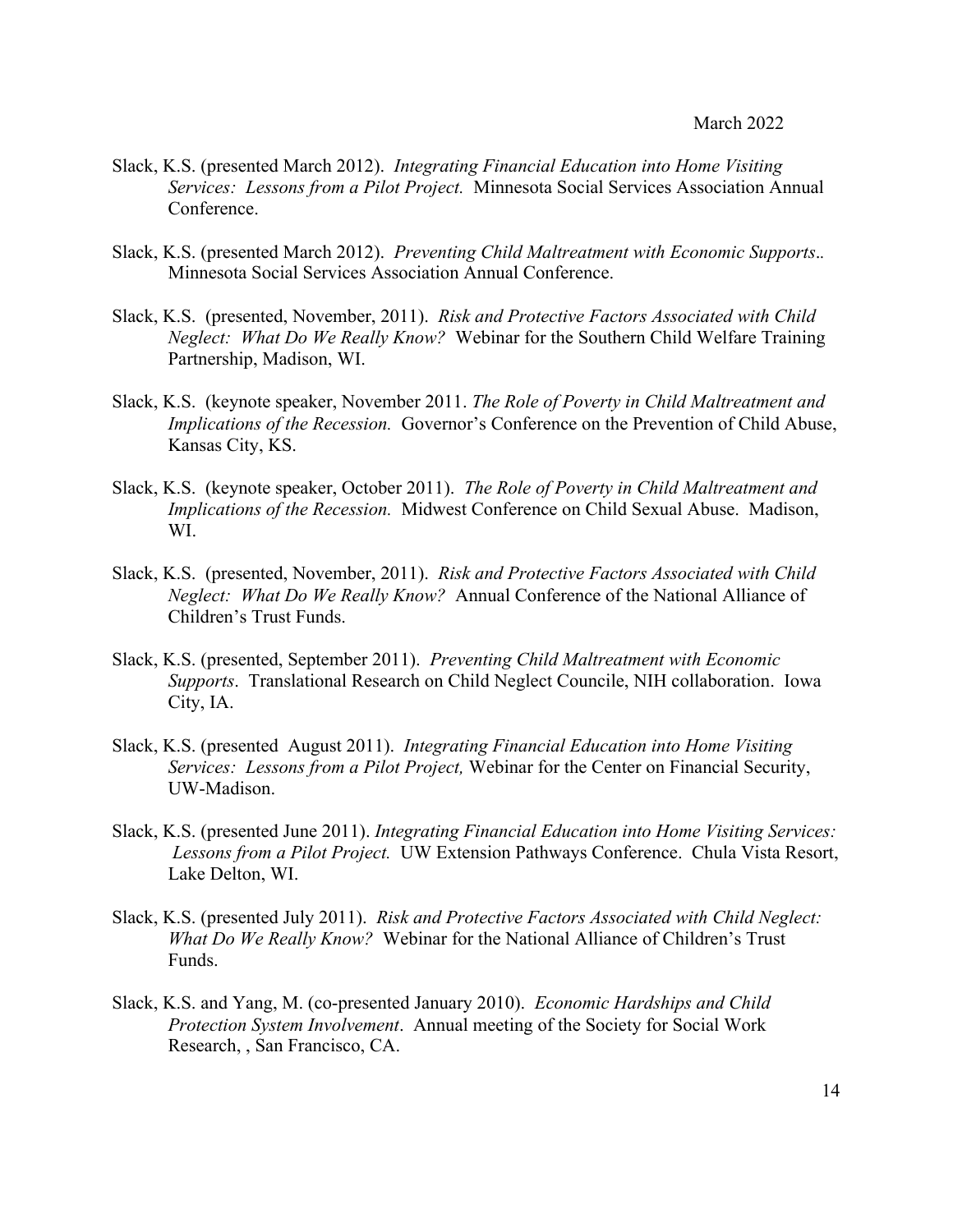- Slack, K.S. (presented November 2008). *Preventing Child Maltreatment with Income Support*. John A. Tate Distinguished Lecture, School of Social Work, University of North Carolina at Chapel Hill. Chapel Hill, NC.
- Slack, K.S. (presented September 2008). *The Elephant in the Room: Poverty's Role in Child Maltreatment Risk*. Keynote speaker for the California Linkages Initiative. Sacramento, CA.
- Slack, K.S. (presented July 2008). *A Critical View of Poverty*. Requested presentation to the Dane County Housing Authority.
- Slack, K.S. (presented, November 2, 2006). *Family Economic Well-Being Following the 1996 Welfare Reform: Trend Data from 5 Non-Experimental Panel Studies*.Association for Public Policy Analysis and Management. Madison, WI.
- Berger, L. (presented) and Slack, K.S. (September 14, 2006). *Social Fathers, Marriage, and Child Protective Services Involvement: Evidence from the Illinois Families Study*. Working Conference on Multiple-Partner Fertility. Institute for Research on Poverty, University of Wisconsin-Madison. Madison, WI.
- Slack, K.S. (presented, May 3, 2006). *Economic Hardship and Child Maltreatment: Rethinking Prevention Strategies.* Wisconsin Public Child Welfare Conference. Appleton, WI.
- Slack, K.S. (invited participant, April 27, 2006). *Developmental, Economic and Policy Perspectives on Welfare Reform and Child and Family Well-being: A Decade after the Personal Responsibility and Work Opportunity Reconciliation Act (PRWORA).* Center for Human Potential and Public Policy, University of Chicago, Chicago, IL.
- Slack, K.S. (presented, September 19, 2005). *Did Welfare Reform Increase Child Maltreatment? Some Answers and Some Further Questions*. Colloquium Series in Family Policy and Law, University of Wisconsin-Madison.
- Berger, L. (presented) and Slack, K.S. (October 2005). *Social Fathers, Marriage, and Child Protective Services Involvement: Evidence from the Illinois Families Study.* Association for Public Policy Analysis and Management. Washington, DC.
- Slack, K.S. (presented), Holl, J. and Amsden, L. (August 2005). *The Illinois Experience of Welfare Reform and Child Well-Being.* National Association for Welfare Research and Statistics*.* Institute for Research on Poverty, Madison, WI.
- Slack, K.S. (presented, April 22, 2005). *What's the Verdict? Do Welfare Sanctions Increase the Risk of Child Protective Intervention?* Chapin Hall Center for Children. University of Chicago, Chicago, IL.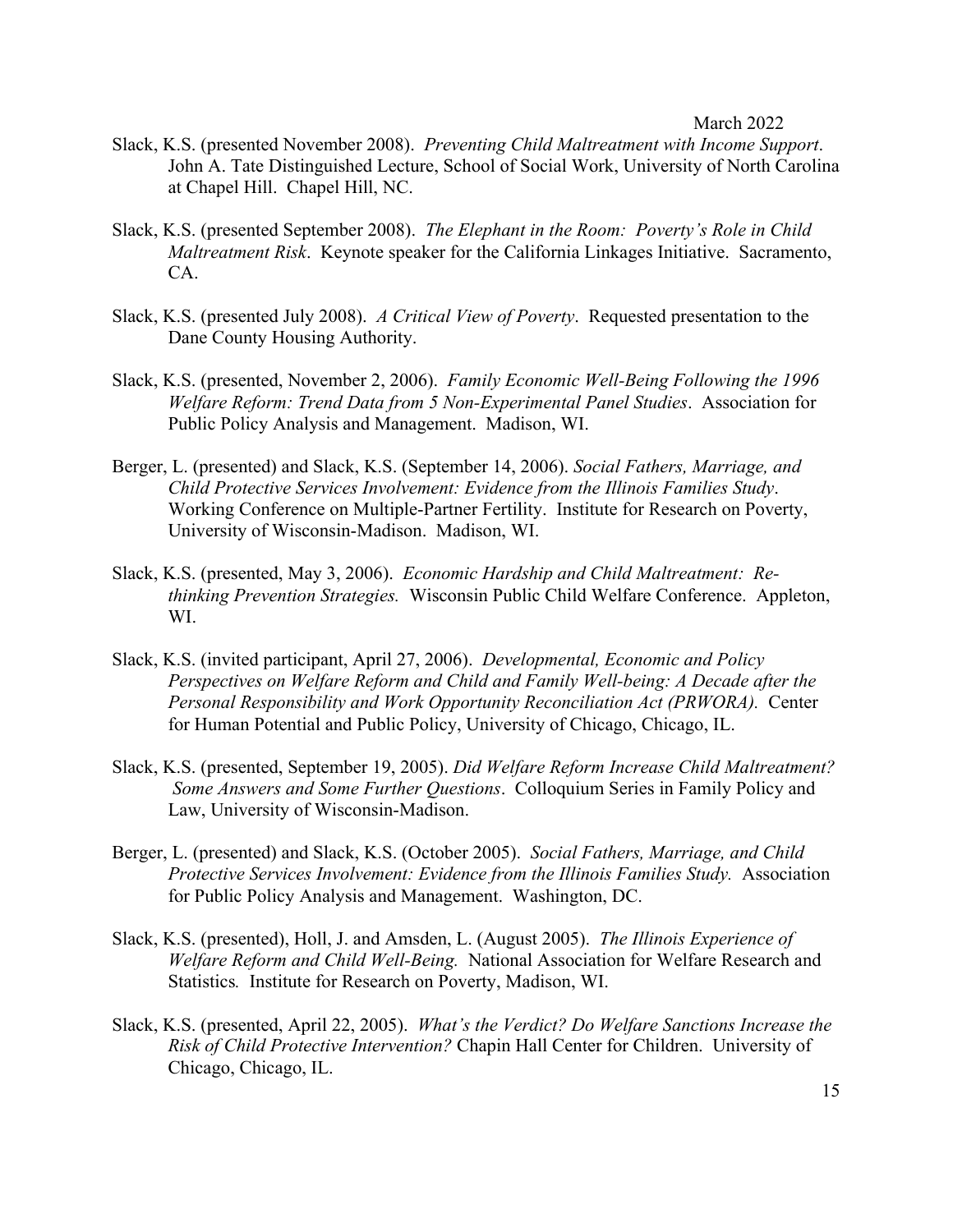- Slack, K.S. (presented) and Yoo, J. (November, 2004) *Work, welfare and health insurance coverage: Understanding the connections to children's physical health*. Institute for Policy Research Seminar Series. University of Wisconsin-Madison, Madison, WI.
- Slack, K.S. (invited participant, November 10-12, 2004). *Keeping Children Safe: The Child Protection System Challenge*. Sponsored by the Juvenile Protective Association, the Davis Family Fund, the Children and Family Research Center, and the Johnson Foundation. Racine, WI, Wingspread Conference Center.
- Slack, K.S. (presented, October 28, 2004). *Risk and Protective Factors for Child Protection Intervention among High Risk African American Families*. Association for Public Policy Analysis and Management. Atlanta, GA.
- Slack, K.S. (invited participant, May 24-26, 2004). *Improving Stability in State Foster Care Systems*. Sponsored by Fostering Results, a Project of the Pew Charitable Trusts, the Davis Family Fund, and the Johnson Foundation. Wingspread Conference Center, Racine, WI.
- Slack, K.S. (invited participant, (April 29-30, 2004). *Governor Jim Doyle's Summit to Prevent Child Abuse and Neglect: A State Call to Action*. Fluno Center, University of Wisconsin-Madison.
- Renner, L.R. (presented) and Slack, K.S. (January 2004). *Intimate Partner Violence and Child Maltreatment: Co-occurrence and Intergenerational Transmission.* Presentation at the annual Society for Social Work Research Conference. New Orleans, LA.
- Lee, B.J., Slack, K.S. (presented) and Lewis, D.A. (November 7, 2003). *Are Welfare Sanctions Working as Intended? Employment, Continued Welfare Receipt, and Material Hardship among TANF Recipient Families*. Association for Public Policy Analysis and Management. Washington, D.C.
- Slack, K.S., (presented) Holl, J., Bolger, K., Yoo, J. and McDaniel, M. (November 8, 2003). *Poverty and Parenting Correlates of Child Neglect Risk and Child Protection Intervention*. Association for Public Policy Analysis and Management. Washington, D.C.
- Slack, K.S. (presented, February, 2003). *Exploring the Relationship between Poverty and Child Neglect*. Presentation for Waisman Center Affiliates. Madison, WI.
- Slack, K.S. (presented, January, 2003). *Strategies for Developing New Measures of Child Neglect.* Federal Child Neglect Consortium Meeting. Sponsored by the National Institutes of Health. Rockville, MD.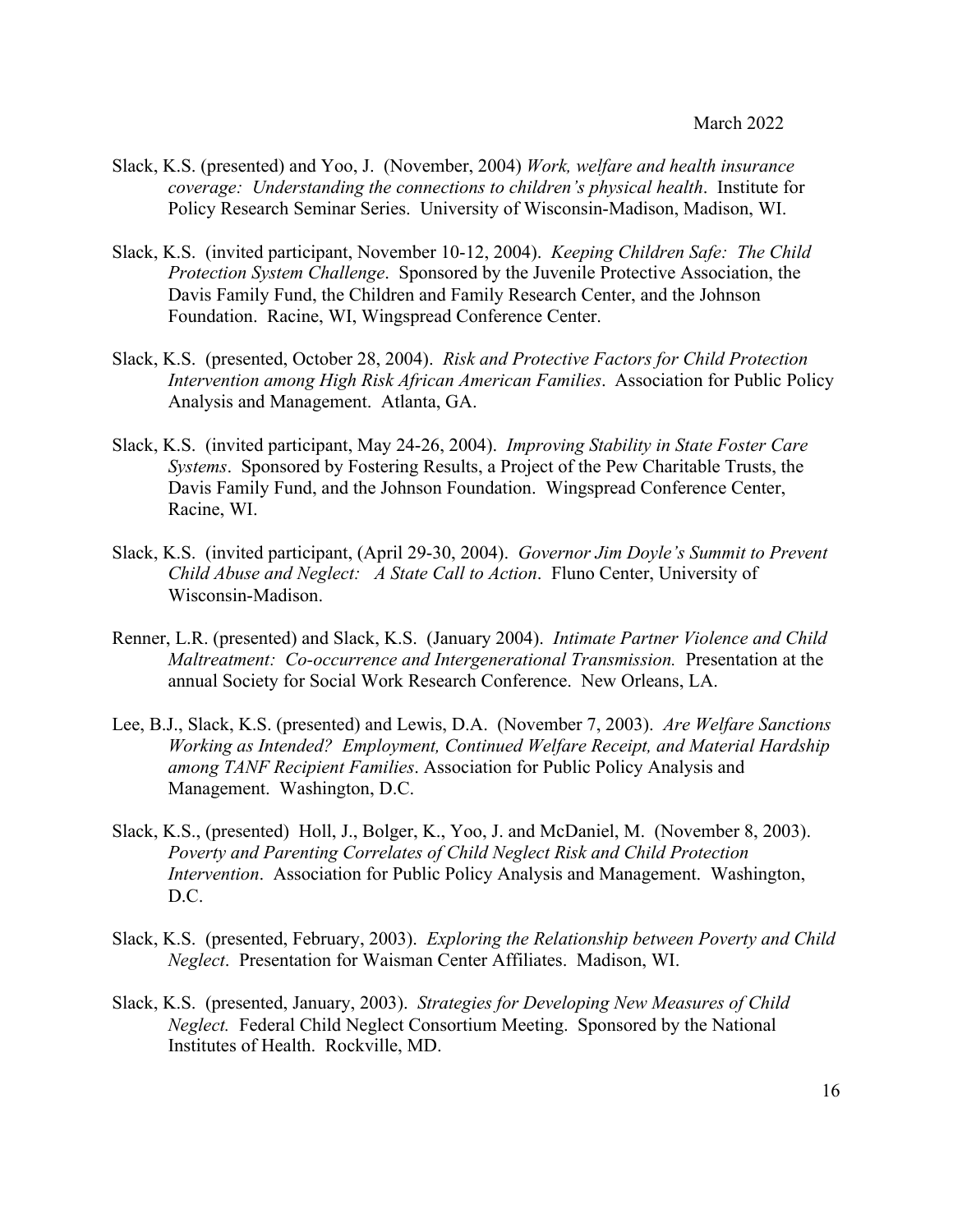- Slack, K.S. and Yoo, J. (co-presented, January, 2003). *Food Insecurity and Children's Behavior Problems*. Presentation at the annual Society for Social Work Research Conference. Washington, D.C.
- Puckett, A., (presented) Renner, L. (presented) and Slack, K.S. (November, 2002). *Pathways to Homelessness among Current and Former TANF Recipients and their Families*. Association for Public Policy Analysis and Management. Dallas, TX.
- McDaniel, M. (presented) and Slack, K.S. (November, 2002). *Stressful Life Events, Material Hardship, and the Risk of Future Child Protection Involvement among TANF-Reliant Families.* Association for Public Policy Analysis and Management. Dallas, TX.
- Slack, K.S. (presented, May, 2002). *Improving the Front-End of the Child Welfare System*. Wisconsin Chapter of the National Association of Social Workers.
- Slack, K.S. (panel member, April, 2002). *Evaluation of State TANF Programs.* Institute for Research on Poverty, University of Wisconsin, Madison. Madison, WI.
- Slack, K.S. (invited participant, January, 2002). *Federal Child Neglect Research Consortium*. Sponsored by the National Institutes of Health. Rockville, MD.
- Slack, K.S. (presenter, November, 2001). *Understanding Child Protection Intervention in the Context of Welfare Reform.* Association for Public Policy Analysis and Management. Washington, D.C.
- Slack, K.S. (invited participant, October, 2001). *Welfare Reform and Child Welfare Symposium* sponsored by the Annie E. Casey Foundation and the National Center for Children in Poverty. Washington, D.C.
- Slack, K.S. (poster presentation, October, 2001). *Understanding Child Protection Intervention in the Context of Welfare Reform.* Society for the Study of Human Development. Ann Arbor, MI.
- Shook, K. (presented, April, 2001). *Emerging Issues in Child Maltreatment Research: Measurement, Place, and Neglect*. National Center on Child Abuse Prevention Research, Santa Fe, NM.
- Shook, K. (invited participant, May, 2001). *Maternal and Child Health Leadership and Advocacy Forum.* The Children's Memorial Institute for Education and Research (CMIER). Chicago, IL.
- Shook, K. (invited participant, November, 2000). *Federal Child Neglect Research Consortium*. Sponsored by the National Institutes of Health. Rockville, MD.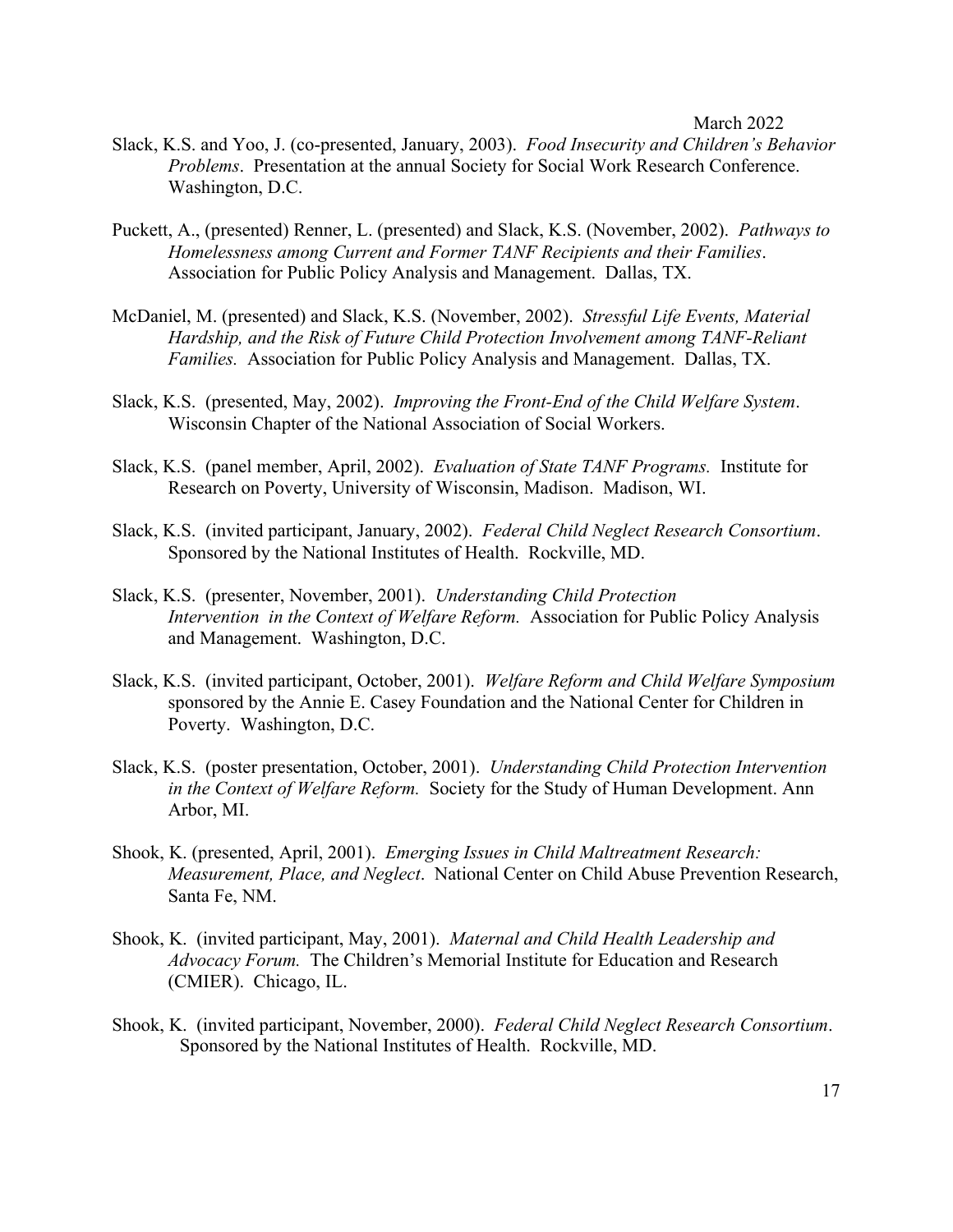- Shook, K. (presenter, October 2000). Briefing to the Illinois Department of Human Services (IDHS), Springfield, Illinois.
- Shook, K. (presenter, September, 2000). Quarterly meeting of the National Institute for Child Health and Human Development's Family and Child Well-Being Network. Child Trends, Washington, D.C.
- Shook, K. (presenter, September 2000). Briefing to the State Legislative Advisory Committee of the Illinois Families Study (IFS) at Northwestern University. Chicago, IL.
- Shook, K. (invited participant, November, 1999). *Rochester Child Health Congress*. Sponsored by the University of Rochester. Rochester, NY.
- Shook, K. (presented, January, 1999). *Welfare Income Loss, Economic Hardship, and Child Welfare Risk*. Society for Social Work Research. Austin, TX.
- Shook, K. (presented, October, 1998). *Will Welfare Reforms Increase the Risk of Involvement with the Child Welfare System?* Association for Public Policy Analysis and Management. New York, NY.
- Shook, K. (presented, 1998). *Assessing the Consequences of Welfare Reform for Child Welfare*. Policy Information Briefing sponsored by the Joint Center for Poverty Research at Northwestern University and the University of Chicago. Chicago, IL.
- Shook, K. and Testa, M. (co-presented, 1997). *Kinship Care in the Context of National and State Welfare Reforms: The Illinois Example.* Kinship Care: A Natural Bridge. Conference sponsored by the Child Welfare League of America and the Edgewood Center for Children and Families. San Francisco, CA.
- Testa, M. and Shook, K. (co-presented, 1997). *Kinship Foster Care: A Test of Inclusive Fitness and Other Theories of Relative Caregiving.* The American Sociological Association (Roundtable session). Toronto, Canada.
- Shook, K. (presented, 1997). *Does Income Loss Increase the Risk of Child Welfare Involvement?*  Trapped by Poverty/Trapped by Abuse Conference sponsored by the Taylor Institute and the University of Michigan School of Social Work Research Development Center on Poverty, Risk, and Mental Health, Evanston, IL.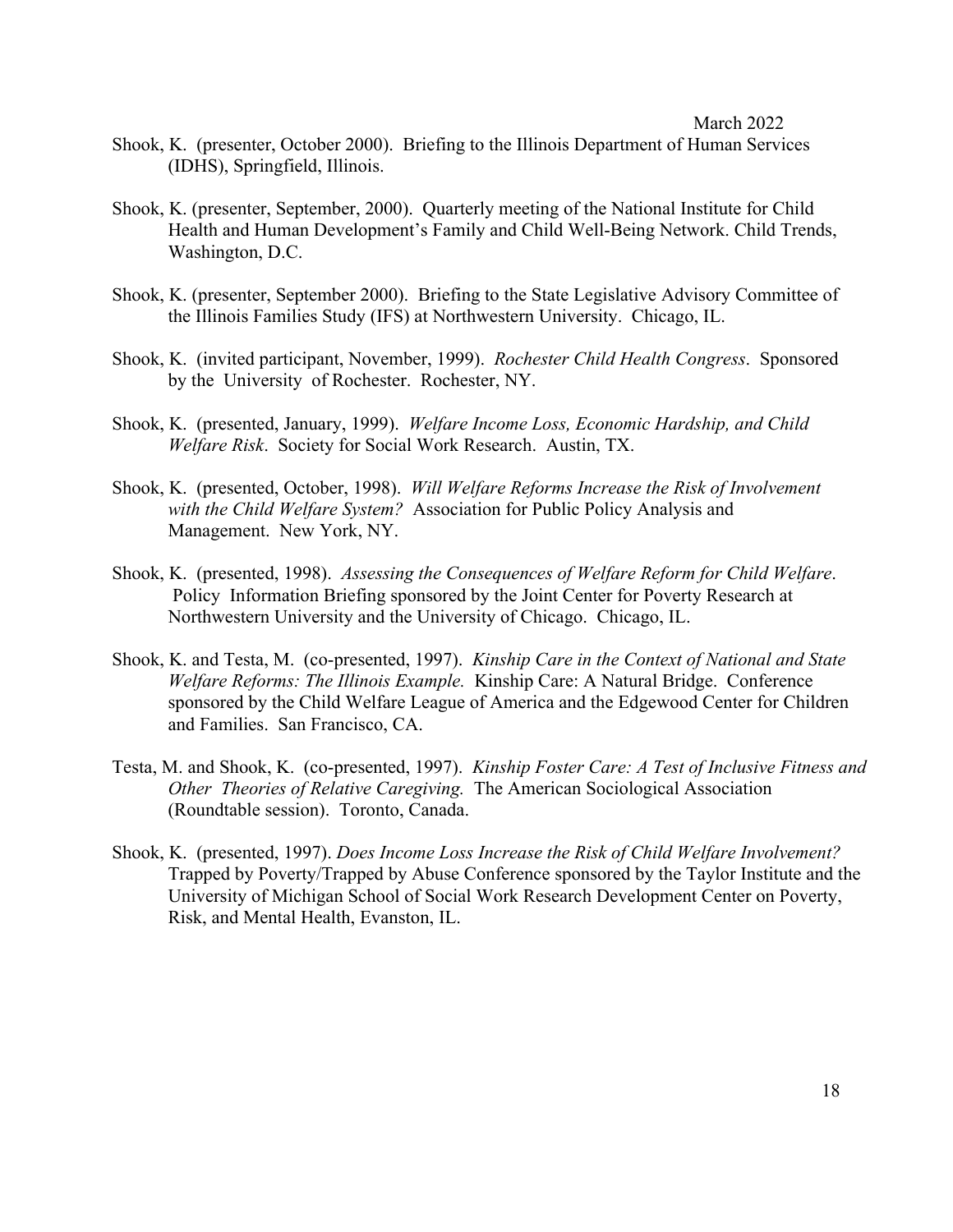## **Research Grants Funded**

Understanding Foster Care Caseload Declines and In-Home Child Welfare Services in Wisconsin Wisconsin Department of Children and Family Services Principal Investigator: Slack, K.S. Time Period: June 1, 2020 – August 31, 2020 Requested and Awarded: \$32,175

Preventing Child Maltreatment with Economic Supports Centers for Disease Control and Prevention (R01 CE002807) Co-Principal Investigators: Slack, K.S. and Berger. L.M. Time Period: September 1, 2016-August 31, 2019 Requested and Awarded: \$1,049,998

Evaluation of Project GAIN: Preventing Child Maltreatment with Economic Support. Wisconsin Child Abuse and Neglect Prevention Board Co-Principal Investigators: Slack, K.S. and Berger L.M. Time Period: July 2015-June 2018 Requested and Awarded: \$1,100,000

Supporting Research on Child Maltreatment Prevention Wisconsin Child Abuse and Neglect Prevention Board Co-Principal Investigators: Slack, K.S. and Berger L.M. Time Period: July 2010 – June 2022 Requested and Awarded: ~\$50,000 annually

Supporting Research on Child Welfare Practice Wisconsin Department of Children and Families Co-Principal Investigators: Slack, K.S. and Berger L.M. Time Period: July 2015-June 2022 Requested and Awarded: ~\$50,000 annually

Wisconsin Child Welfare Professional Development System Wisconsin Department of Children and Families Principal Investigator: Slack, K.S. Time Period: January 1, 2013- 2019 Requested and Awarded: ~\$9,000,000 annually

UW-Madison Title IV-E Public Child Welfare Stipend Program Wisconsin Department of Children and Families Co-Principal Investigator: Slack, K.S. July 1, 2005- 2018 Requested and Awarded:  $\sim $1,700,000$  annually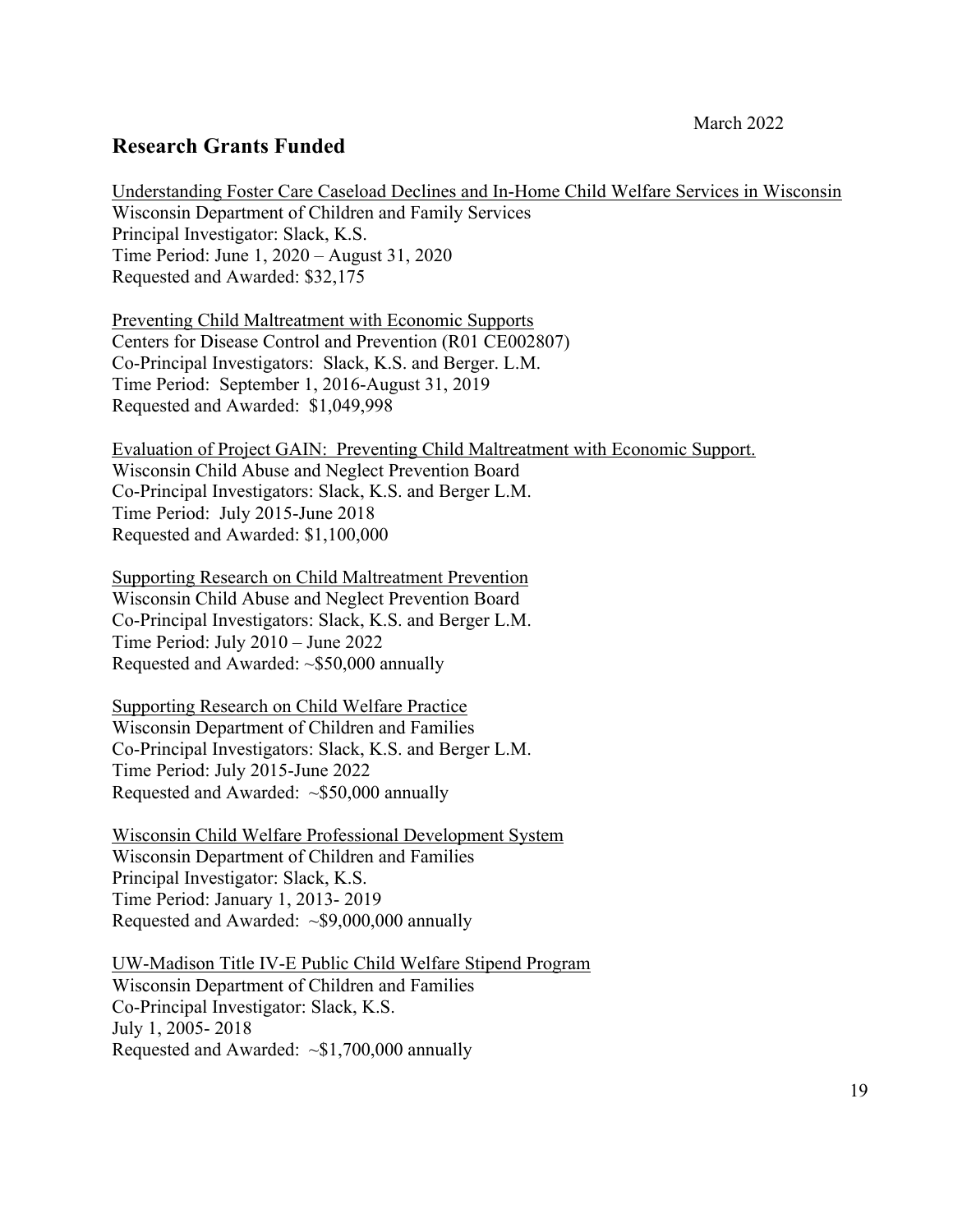Adverse Childhood Experiences and Adult Health Outcomes Wisconsin Partnership Program (UW School of Medicine and Public Health) Co-Investigator: Kristen Shook Slack (P.I. Wisconsin Children's Trust Fund) January 1, 2013 – December 31, 2013 Award: \$50,000

Experimental Evaluation of Community Response: A Child Maltreatment Prevention Program Institute for Clinical Training and Research (ICTR), University of Wisconsin-Madison Principal Investigator: Kristen Shook Slack Co-Principal Investigator: Lawrence Berger Time Period: January 1, 2010 – December 31, 2011 Award: \$200,000

Improving Child Neglect Prevention through Enhanced Measurement and Assessment Strategies Doris Duke Charitable Foundation Principal Investigator: Kristen Shook Slack Co-Principal Investigator: Lawrence Berger Time Period: June 1, 2008 – May 31, 2011 Award: \$594,049

Community Response Program Children's Trust Fund and the Department of Health and Family Services Co-Principal Investigators: Kristen Shook Slack and Lawrence Berger Time Period: July 1, 2006 – June 30, 2010 Award: Approximately \$25,000 per year

Process Evaluation of an Innovative Home-Visiting Program for Low-Income Parents in a High Poverty Wisconsin Community Institute for Research on Poverty, University of Wisconsin-Madison Principal Investigator: Kristen Shook Slack Co-Investigator: Mi Youn Yang Time-Period: June 2006 – May 2007 Award: support for doctoral student Project Assistant (approximately \$25,000)

Subsidized Guardianship Waiver Demonstration Wisconsin Department of Health and Family Services, Division of Children and Family Services Principal Investigator: George Gabel, Westat Co-Investigators: Kristen Shook Slack, U-W Madison and Mark Testa, University of Illinois Time Period: 10/1/05 – 9/30/10 Award: \$1,000,000 (Subcontract to the Institute for Research on Poverty: \$198,000)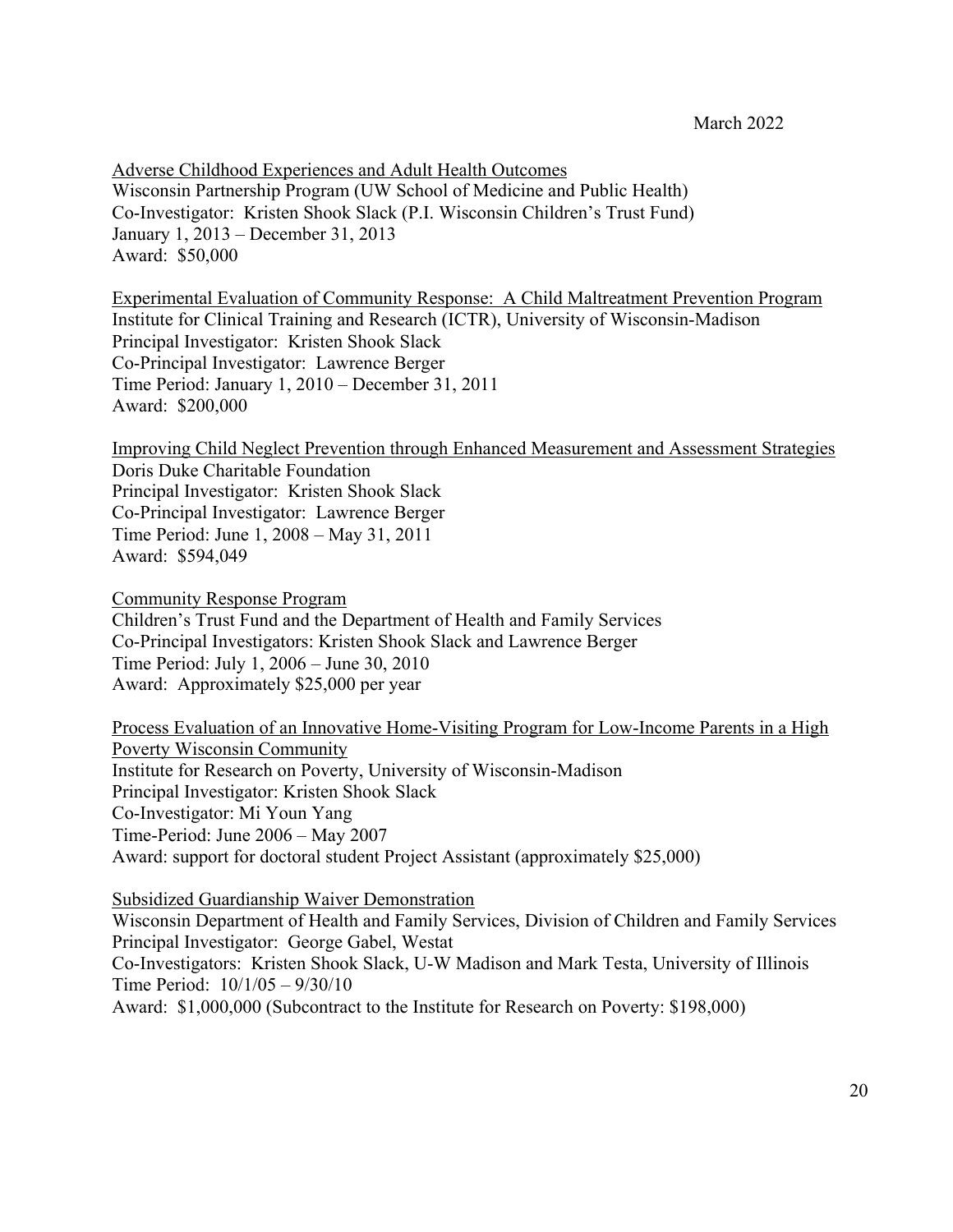Allied Drive Early Childhood Initiative

Wisconsin Partnership Fund for a Healthy Future Principal Investigator: Andrew Heidt, Dane County Human Services Co-Investigators: Roseanne Clark and Kristen Shook Slack, U-W Madison Time Period: 4/1/05 – 3/31/11 Award: \$450,000 (Subcontract to the U-W Madison School of Social Work: approximately \$10,000 per year)

Poverty and Children's Adverse Health Outcomes: Exploring the Connection Institute for Research on Poverty, University of Wisconsin-Madison Principal Investigator: Kristen Shook Slack Co-Investigator: Joan Yoo Time Period: 9/1/04 – 12/31/05 Award: support for doctoral student Project Assistant (approximately \$25,000)

Racial Disparities in Child Maltreatment: Differential Risk and Protective Influences National Institutes of Health Principal Investigator: Kristen Shook Slack Time Period: 10/1/04 – 9/30/06 Award: Educational Loan Repayments (approximately \$18,000)

The Contextual Determinants of Child Protection Intervention The Children and Families Research Center, University of Illinois at Urbana-Champaign Principal Investigator: Kristen Shook Slack Co-Investigator: Alan Puckett Time Period: 9/1/03 – 6/30/04 Award: \$24,575

Intimate Partner Violence and Child Maltreatment: Co-occurrence and Intergenerational Transmission Institute for Research on Poverty, University of Wisconsin-Madison Principal Investigator: Kristen Shook Slack Co-Investigator: Lynette R. Renner Time Period: 1/1/03 – 12/31/03 Award: support for doctoral student Project Assistant (approximately \$25,000)

Income, Material Hardship and Child Neglect National Institute of Child Health and Human Development (K01 HD41703-01) Principal Investigator: Kristen Shook Slack Time Period: 4/1/01 – 3/30/06 Award: \$413,512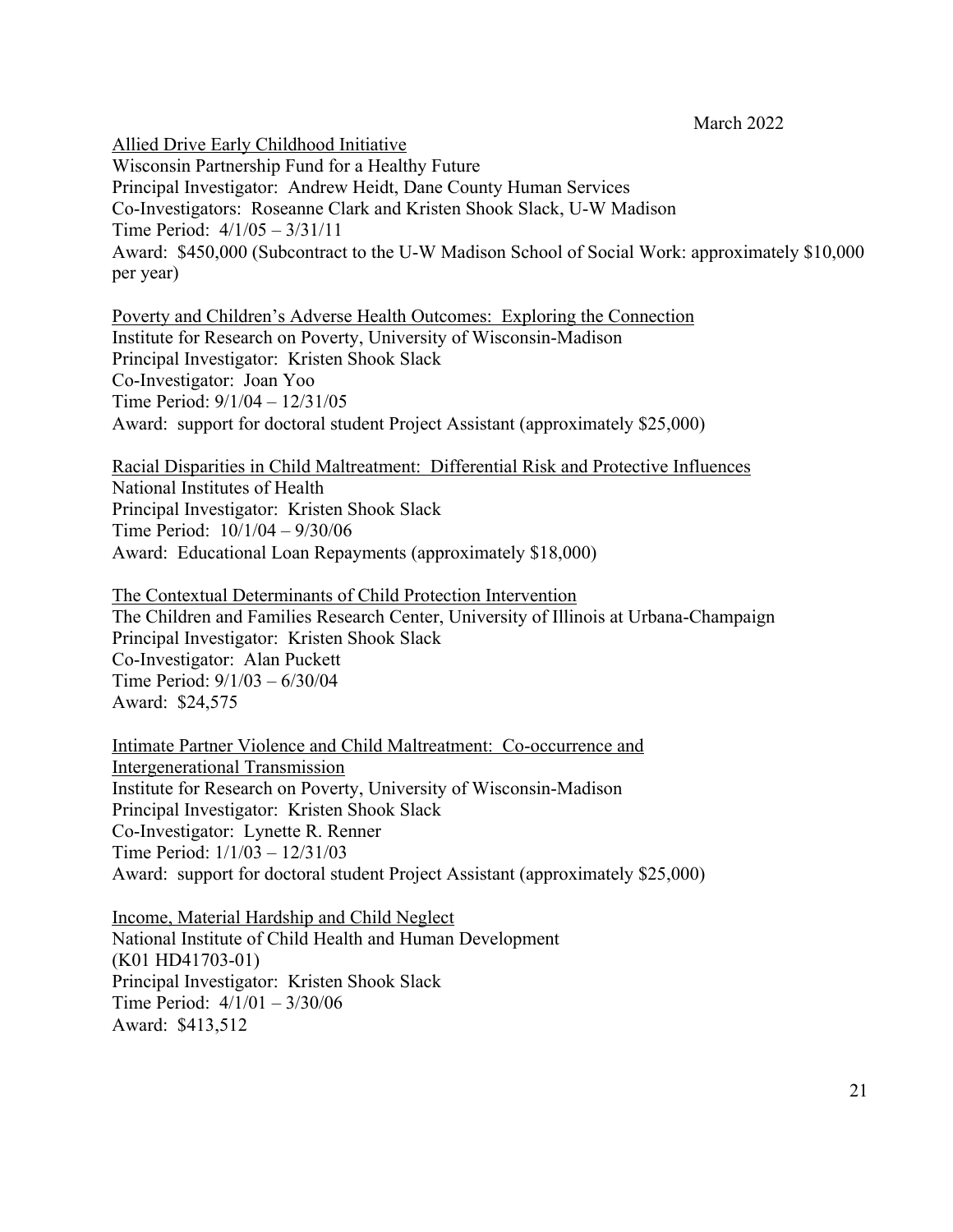Assessing the Educational Consequences of Welfare Reform U.S. Department of Education Principal Investigator: Dan A. Lewis, Northwestern University Co-Investigator: Kristen Shook Slack Time Period: 9/1/01 – 8/30/05 Award: \$829,427 (U-W subcontract: \$78,041)

The Illinois Families Study: Child Well-Being Supplement National Institute of Child Health and Human Development (R01HD39148) Principal investigator: Jane Holl, Northwestern University Co-investigators: Kristen Shook Slack, Greg Duncan, John Lyons and Dan A. Lewis Time Period: 9/1/00 – 8/30/05 Award: \$2,356,545 (U-W subcontract: \$147,500)

The Illinois Families Study Administration for Children, Youth and Families (DHHS 90PA0005) Principal Investigator: Dan A. Lewis, Northwestern University Co-Investigators: Kristen Shook Slack, Jane Holl Time Period: 9/1/00 – 8/31/02 Award: \$510,985 (U-W subcontract: \$22,847)

The Illinois Families Study The Joyce Foundation, Chicago, IL Principal Investigator: Dan A. Lewis, Northwestern University Consultants: Kristen Shook Slack, James Lewis, Paul Kleppner, Stephanie Riger Time Period: 2/1/01 – 1/31/03 Award: \$700,172 (U-W subcontract: \$23,447)

The Illinois Families Study Annie E. Casey Foundation Principal Investigator: Dan A. Lewis, Northwestern University Co-Investigators: Kristen Shook Slack, Bong Joo Lee Time Period: 7/1/00 – 6/30/01 Award: \$74,920

Assessing the Loss of Welfare Income on Child Welfare Risk Children and Family Research Center University of Illinois at Urbana-Champaign Principal Investigator: Kristen Shook Time Period: 4/1/97 – 6/30/97 Award: \$20,701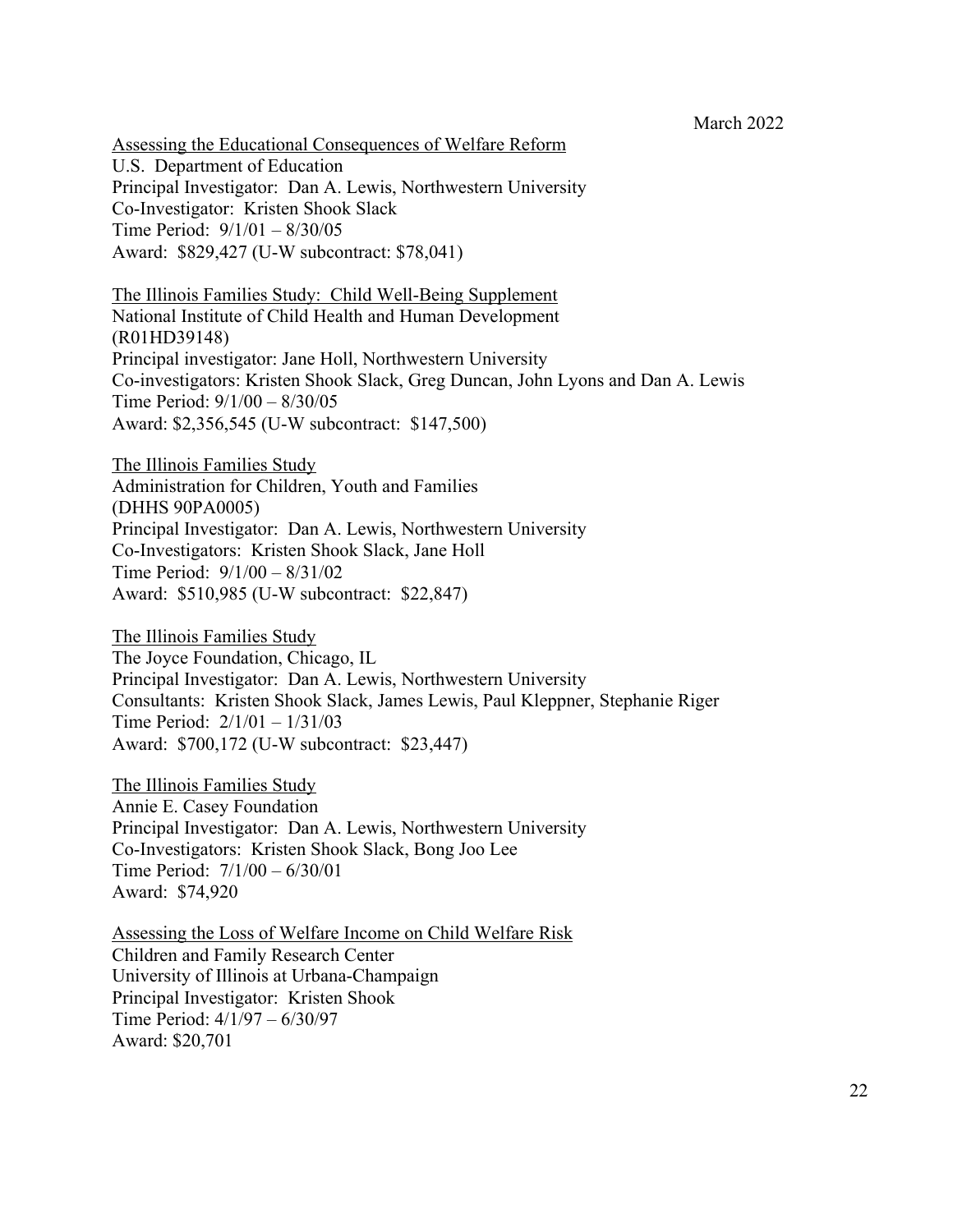Welfare Income Loss and Child Welfare Risk National Center on Child Abuse and Neglect U.S. Department of Health and Human Services (DHHS 90CA1574) Principal Investigator: Kristen Shook Time Period: 10/1/96 – 3/31/98 Award: \$13,750

## **Teaching**

- Faculty Research Seminar (SW946)
- Student Research Seminar (SW947)
- Introduction to Social Policy (SW606)
- Child, Youth, and Family Policies and Services (SW921)
- Program Evaluation (SW945)
- Child Abuse and Neglect (SW646)
- Applied Theory Seminar (SW951)
- Social Policy Seminar (SW950)

## **Past and Current Professional Affiliations**

- Member, National Association of Social Workers
- Member, Council on Social Work Education
- Member, Society for Social Work Research
- Member, Society for Social Work Research Policy Committee
- Member, GADE Website Committee
- Member, International Society for the Science of Teaching and Learning
- Member, American Association of University Professors
- Member, American Association of University Women

## **Service**

Professional Service

- Member, Scientific Learning Collaborative of the Center for Innovation in Child Maltreatment Policy, Research and Training (Washington University)
- Member, SSWR Social Policy Committee
- Consultant, National Study of Child and Adolescent Wellbeing (NSCAW), Cohort 3
- Expert Consultant, National Study of Child and Adolescent Wellbeing (NSCAW), Planning phase for Cohort 4
- Consultant, (PI: MEF Associates), Development of Teaching Materials Based on OPRE Research and Evaluation.
- Member, Children's Bureau Quality Improvement Center on Adoption and Guardianship Advisory Board (QIC-AG)